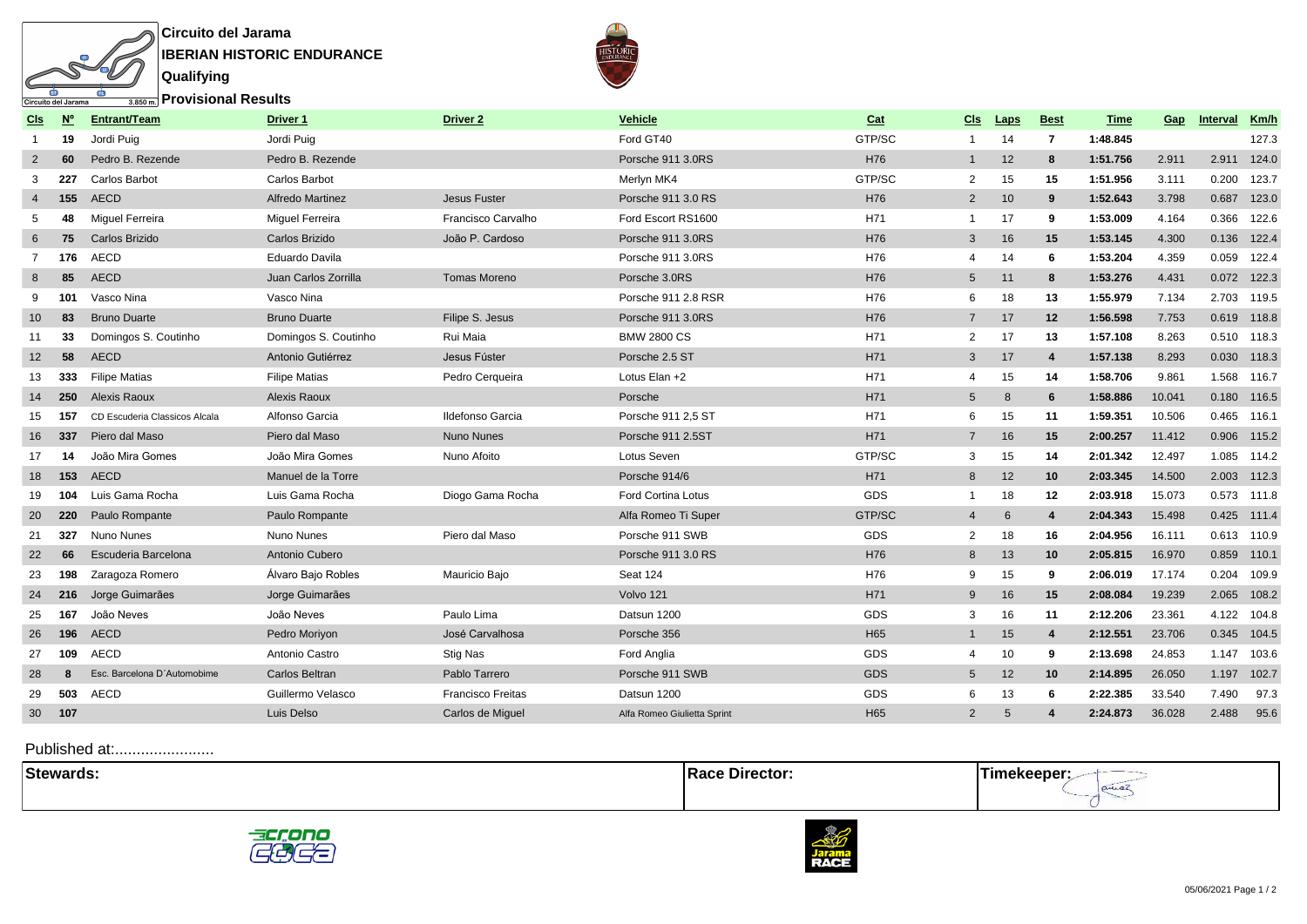





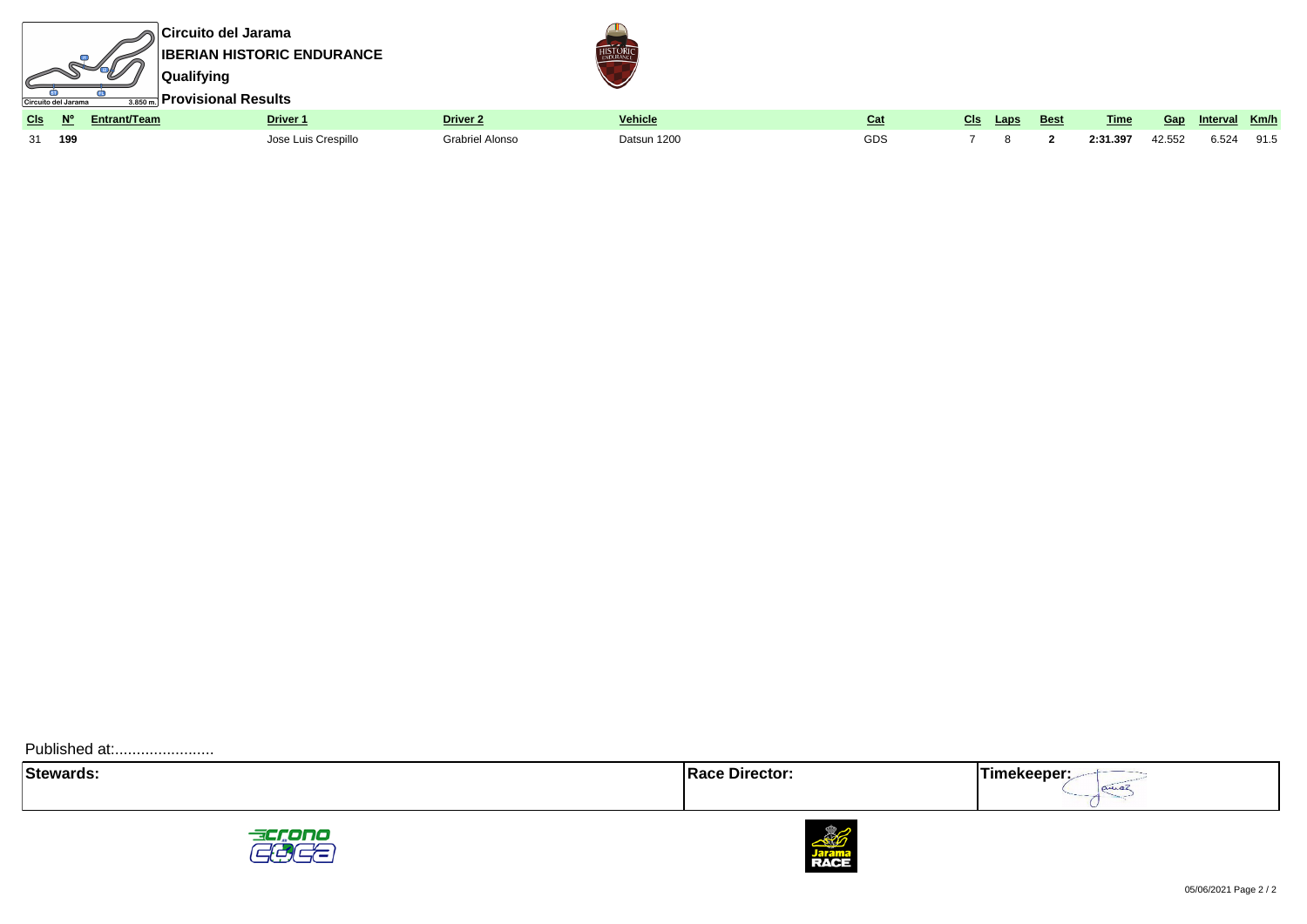

**Provisional Results by Category**

**Qualifying**

क

Circuito del Jarama

ъ

| Cls            | $\underline{\mathsf{N}}^{\mathsf{o}}$ | <b>Entrant/Team</b>           | Driver 1<br>Driver <sub>2</sub><br><b>Vehicle</b> |                    | Cat                       | Cls    | Laps            | <b>Best</b> | Time           | Gap      | Interval | Km/h        |       |
|----------------|---------------------------------------|-------------------------------|---------------------------------------------------|--------------------|---------------------------|--------|-----------------|-------------|----------------|----------|----------|-------------|-------|
|                |                                       | <b>GTP/SC</b>                 |                                                   |                    |                           |        |                 |             |                |          |          |             |       |
| -1             | 19                                    | Jordi Puig                    | Jordi Puig                                        |                    | Ford GT40                 | GTP/SC | $\mathbf{1}$    | 14          | $\overline{7}$ | 1:48.845 |          |             | 127.3 |
| 2              | 227                                   | <b>Carlos Barbot</b>          | <b>Carlos Barbot</b>                              |                    | Merlyn MK4                | GTP/SC | $\overline{2}$  | 15          | 15             | 1:51.956 | 3.111    | 3.111       | 123.7 |
| 3              | 14                                    | João Mira Gomes               | João Mira Gomes                                   | Nuno Afoito        | Lotus Seven               | GTP/SC | 3               | 15          | 14             | 2:01.342 | 12.497   | 9.386       | 114.2 |
| $\overline{4}$ | 220                                   | Paulo Rompante                | Paulo Rompante                                    |                    | Alfa Romeo Ti Super       | GTP/SC | $\overline{4}$  | 6           | 4              | 2:04.343 | 15.498   | 3.001 111.4 |       |
|                |                                       | H76                           |                                                   |                    |                           |        |                 |             |                |          |          |             |       |
|                | 60                                    | Pedro B. Rezende              | Pedro B. Rezende                                  |                    | Porsche 911 3.0RS         | H76    | $\mathbf{1}$    | 12          | 8              | 1:51.756 |          |             | 124.0 |
| 2              | 155                                   | AECD                          | <b>Alfredo Martinez</b>                           | Jesus Fuster       | Porsche 911 3.0 RS        | H76    | $\overline{2}$  | 10          | 9              | 1:52.643 | 0.887    | 0.887       | 123.0 |
| 3              | 75                                    | Carlos Brizido                | Carlos Brizido                                    | João P. Cardoso    | Porsche 911 3.0RS         | H76    | 3               | 16          | 15             | 1:53.145 | 1.389    | 0.502       | 122.4 |
| $\overline{4}$ | 176                                   | <b>AECD</b>                   | Eduardo Davila                                    |                    | Porsche 911 3.0RS         | H76    | $\overline{4}$  | 14          | 6              | 1:53.204 | 1.448    | 0.059       | 122.4 |
| 5              | 85                                    | <b>AECD</b>                   | Juan Carlos Zorrilla                              | Tomas Moreno       | Porsche 3.0RS             | H76    | 5               | 11          | 8              | 1:53.276 | 1.520    | 0.072 122.3 |       |
| 6              | 101                                   | Vasco Nina                    | Vasco Nina                                        |                    | Porsche 911 2.8 RSR       | H76    | 6               | 18          | 13             | 1:55.979 | 4.223    | 2.703       | 119.5 |
| 7              | 83                                    | <b>Bruno Duarte</b>           | <b>Bruno Duarte</b>                               | Filipe S. Jesus    | Porsche 911 3.0RS         | H76    | $\overline{7}$  | 17          | 12             | 1:56.598 | 4.842    | 0.619       | 118.8 |
| 8              | 66                                    | Escuderia Barcelona           | Antonio Cubero                                    |                    | Porsche 911 3.0 RS        | H76    | 8               | 13          | 10             | 2:05.815 | 14.059   | 9.217       | 110.1 |
| 9              | 198                                   | Zaragoza Romero               | Álvaro Bajo Robles                                | Mauricio Bajo      | Seat 124                  | H76    | 9               | 15          | 9              | 2:06.019 | 14.263   | 0.204 109.9 |       |
|                |                                       | H71                           |                                                   |                    |                           |        |                 |             |                |          |          |             |       |
|                | 48                                    | <b>Miquel Ferreira</b>        | <b>Miquel Ferreira</b>                            | Francisco Carvalho | Ford Escort RS1600        | H71    | $\mathbf{1}$    | 17          | 9              | 1:53.009 |          |             | 122.6 |
| 2              | 33                                    | Domingos S. Coutinho          | Domingos S. Coutinho                              | Rui Maia           | <b>BMW 2800 CS</b>        | H71    | $\overline{2}$  | 17          | 13             | 1:57.108 | 4.099    | 4.099       | 118.3 |
| 3              | 58                                    | AECD                          | Antonio Gutiérrez                                 | Jesus Fúster       | Porsche 2.5 ST            | H71    | 3               | 17          | $\overline{4}$ | 1:57.138 | 4.129    | 0.030       | 118.3 |
| 4              | 333                                   | <b>Filipe Matias</b>          | <b>Filipe Matias</b>                              | Pedro Cerqueira    | Lotus Elan +2             | H71    | $\overline{4}$  | 15          | 14             | 1:58.706 | 5.697    | 1.568       | 116.7 |
| 5              | 250                                   | Alexis Raoux                  | Alexis Raoux                                      |                    | Porsche                   | H71    | $5\overline{)}$ | 8           | 6              | 1:58.886 | 5.877    | 0.180 116.5 |       |
|                | 157                                   | CD Escuderia Classicos Alcala | Alfonso Garcia                                    | Ildefonso Garcia   | Porsche 911 2,5 ST        | H71    | 6               | 15          | 11             | 1:59.351 | 6.342    | 0.465       | 116.1 |
| 7              | 337                                   | Piero dal Maso                | Piero dal Maso                                    | Nuno Nunes         | Porsche 911 2.5ST         | H71    | $\overline{7}$  | 16          | 15             | 2:00.257 | 7.248    | 0.906 115.2 |       |
| 8              | 153                                   | <b>AECD</b>                   | Manuel de la Torre                                |                    | Porsche 914/6             | H71    | 8               | 12          | 10             | 2:03.345 | 10.336   | 3.088       | 112.3 |
| 9              | 216                                   | Jorge Guimarães               | Jorge Guimarães                                   |                    | Volvo 121                 | H71    | 9               | 16          | 15             | 2:08.084 | 15.075   | 4.739       | 108.2 |
|                |                                       | <b>GDS</b>                    |                                                   |                    |                           |        |                 |             |                |          |          |             |       |
|                | 104                                   | Luis Gama Rocha               | Luis Gama Rocha                                   | Diogo Gama Rocha   | <b>Ford Cortina Lotus</b> | GDS    | $\overline{1}$  | 18          | 12             | 2:03.918 |          |             | 111.8 |
| $\overline{2}$ | 327                                   | <b>Nuno Nunes</b>             | <b>Nuno Nunes</b>                                 | Piero dal Maso     | Porsche 911 SWB           | GDS    | $\overline{2}$  | 18          | 16             | 2:04.956 | 1.038    | 1.038       | 110.9 |
| 3              | 167                                   | João Neves                    | João Neves                                        | Paulo Lima         | Datsun 1200               | GDS    | 3               | 16          | 11             | 2:12.206 | 8.288    | 7.250       | 104.8 |
| $\overline{4}$ | 109                                   | <b>AECD</b>                   | Antonio Castro                                    | <b>Stig Nas</b>    | Ford Anglia               | GDS    | $\overline{4}$  | 10          | 9              | 2:13.698 | 9.780    | 1.492       | 103.6 |
|                |                                       |                               |                                                   |                    |                           |        |                 |             |                |          |          |             |       |

| 104<br>$- - - -$<br>- Əlewar<br>. | ачо | .<br>. |
|-----------------------------------|-----|--------|
|                                   |     |        |





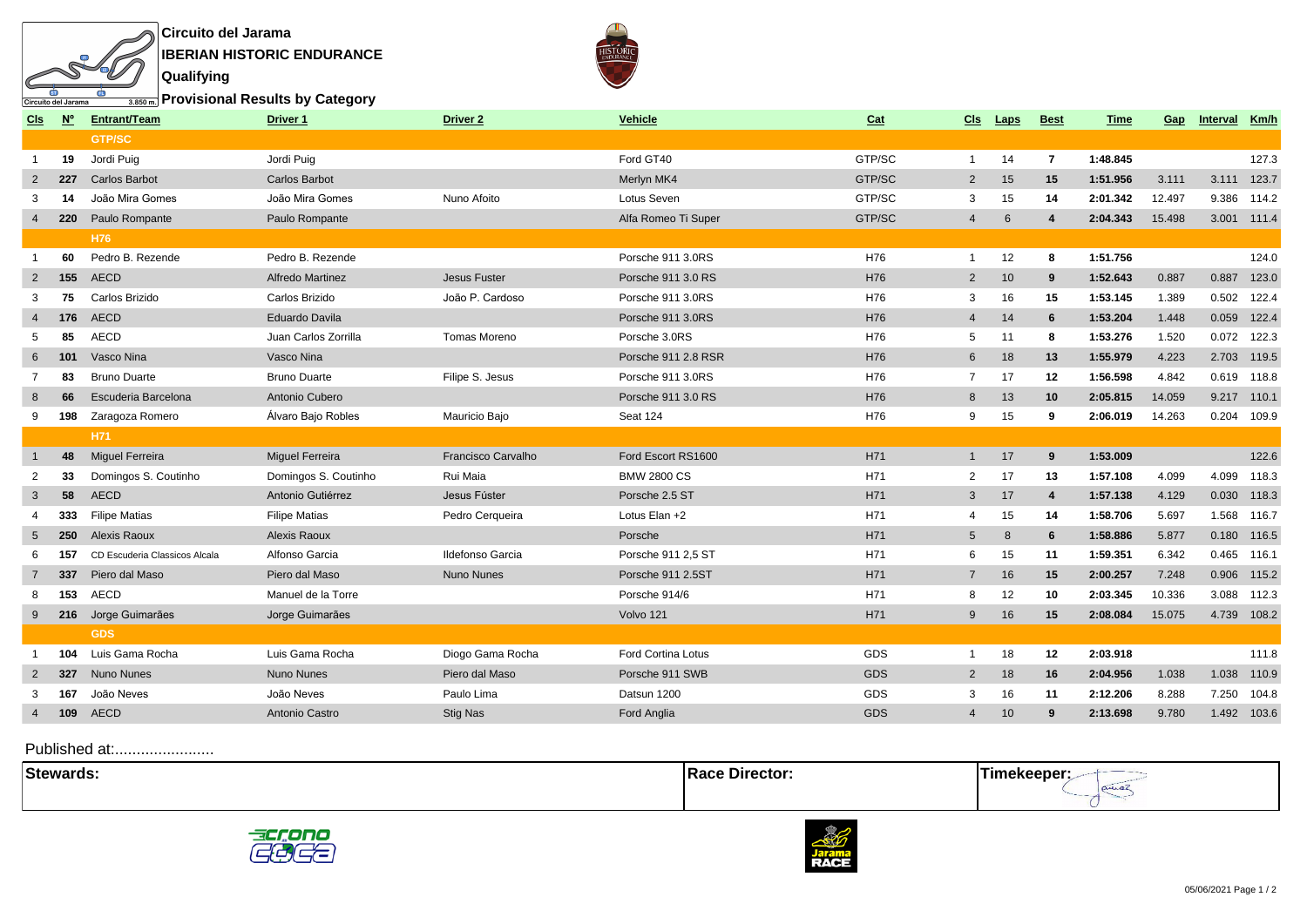**Circuito del Jarama IBERIAN HISTORIC ENDURANCE Qualifying**

 $\sin$ 

Circuito del Jarama

d.



**Provisional Results by Category**

|   |     | Esc. Barcelona D'Automobime | Carlos Beltran      | Pablo Tarrero            | Porsche 911 SWB | GDS        |   | 10 | 2:14.895 | 10.977 | 1.197 | 102.7 |
|---|-----|-----------------------------|---------------------|--------------------------|-----------------|------------|---|----|----------|--------|-------|-------|
| 6 |     | <b>503</b> AECD             | Guillermo Velasco   | <b>Francisco Freitas</b> | Datsun 1200     | <b>GDS</b> | 6 |    | 2:22.385 | 18.467 | 7.490 | 97.3  |
|   | 199 |                             | Jose Luis Crespillo | Grabriel Alonso          | Datsun 1200     | GDS        |   |    | 2:31.397 | 27.479 | 9.012 | 91.5  |
|   |     |                             |                     |                          |                 |            |   |    |          |        |       |       |
|   |     | H65                         |                     |                          |                 |            |   |    |          |        |       |       |
|   |     | <b>196 AECD</b>             | Pedro Moriyon       | José Carvalhosa          | Porsche 356     | H65        |   |    | 2:12.551 |        |       | 104.5 |





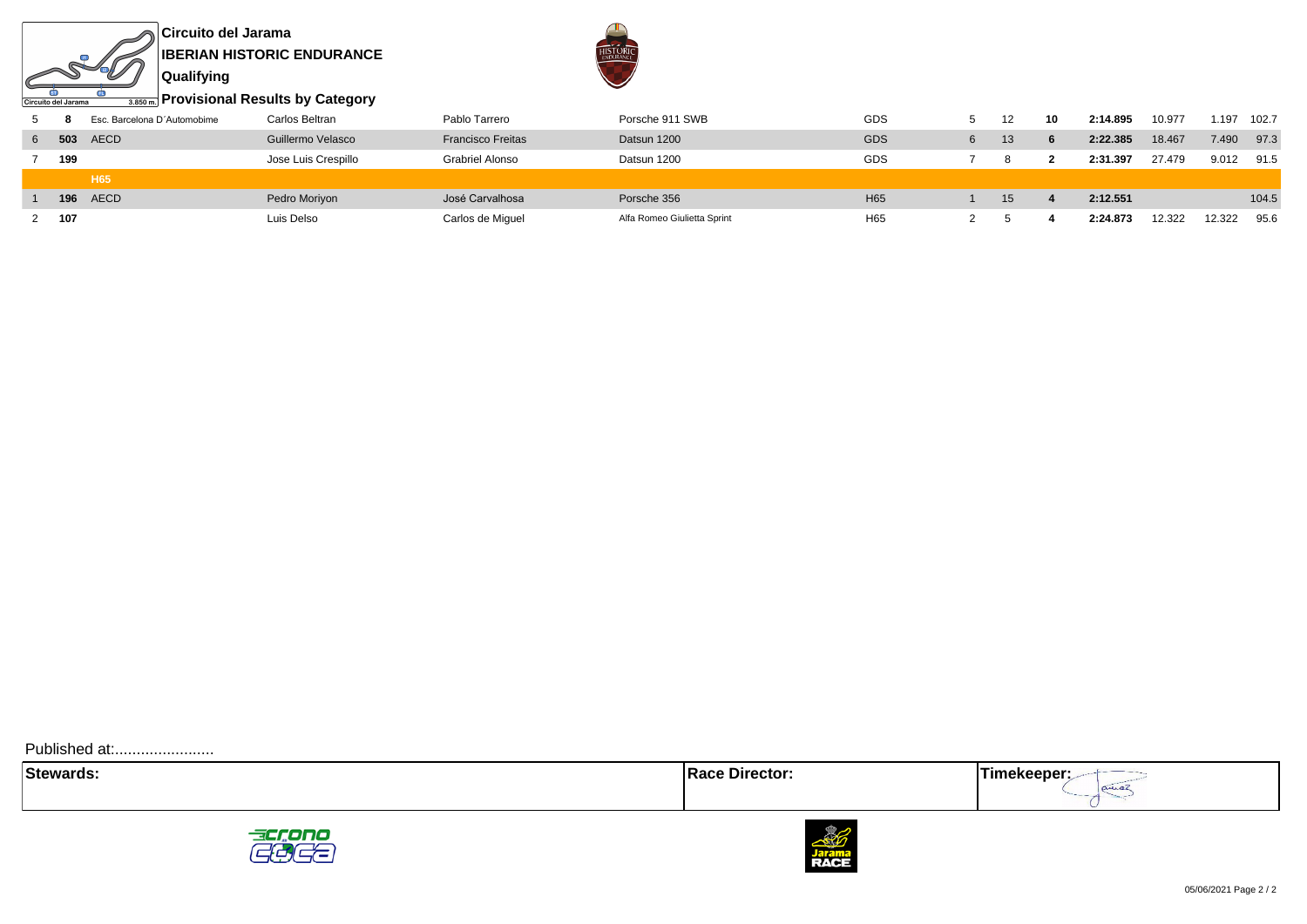

**Provisional Results by Class**

**Qualifying**

क

Circuito del Jarama

ъ

| <u>CIs</u>     | <b>N</b> ° | <b>Entrant/Team</b>           | Driver 1                | Driver <sub>2</sub>      | <b>Vehicle</b><br>Cat     |        | <u>CIs</u>      | <b>Laps</b> | <b>Best</b>    | Time     | <b>Gap</b> | Interval    | Km/h        |
|----------------|------------|-------------------------------|-------------------------|--------------------------|---------------------------|--------|-----------------|-------------|----------------|----------|------------|-------------|-------------|
|                |            | HE.                           |                         |                          |                           |        |                 |             |                |          |            |             |             |
| -1             | 19         | Jordi Puig                    | Jordi Puig              |                          | Ford GT40                 | GTP/SC | $\mathbf{1}$    | 14          | $\overline{7}$ | 1:48.845 |            |             | 127.3       |
| $\overline{2}$ | 60         | Pedro B. Rezende              | Pedro B. Rezende        |                          | Porsche 911 3.0RS         | H76    | $\overline{1}$  | 12          | 8              | 1:51.756 | 2.911      | 2.911       | 124.0       |
| 3              | 227        | <b>Carlos Barbot</b>          | Carlos Barbot           |                          | Merlyn MK4                | GTP/SC | $\overline{2}$  | 15          | 15             | 1:51.956 | 3.111      | 0.200       | 123.7       |
| $\overline{4}$ | 155        | <b>AECD</b>                   | <b>Alfredo Martinez</b> | <b>Jesus Fuster</b>      | Porsche 911 3.0 RS        | H76    | 2               | 10          | 9              | 1:52.643 | 3.798      | 0.687       | 123.0       |
| 5              | 48         | Miguel Ferreira               | Miquel Ferreira         | Francisco Carvalho       | Ford Escort RS1600        | H71    | $\overline{1}$  | 17          | 9              | 1:53.009 | 4.164      | 0.366       | 122.6       |
| 6              | 75         | Carlos Brizido                | Carlos Brizido          | João P. Cardoso          | Porsche 911 3.0RS         | H76    | $\mathbf{3}$    | 16          | 15             | 1:53.145 | 4.300      | 0.136       | 122.4       |
|                | 176        | AECD                          | Eduardo Davila          |                          | Porsche 911 3.0RS         | H76    | $\overline{4}$  | 14          | 6              | 1:53.204 | 4.359      | 0.059       | 122.4       |
| 8              | 85         | AECD                          | Juan Carlos Zorrilla    | <b>Tomas Moreno</b>      | Porsche 3.0RS             | H76    | $5\overline{)}$ | 11          | 8              | 1:53.276 | 4.431      |             | 0.072 122.3 |
| 9              | 101        | Vasco Nina                    | Vasco Nina              |                          | Porsche 911 2.8 RSR       | H76    | 6               | 18          | 13             | 1:55.979 | 7.134      | 2.703       | 119.5       |
| 10             | 83         | <b>Bruno Duarte</b>           | <b>Bruno Duarte</b>     | Filipe S. Jesus          | Porsche 911 3.0RS         | H76    | $\overline{7}$  | 17          | 12             | 1:56.598 | 7.753      |             | 0.619 118.8 |
| 11             | 33         | Domingos S. Coutinho          | Domingos S. Coutinho    | Rui Maia                 | <b>BMW 2800 CS</b>        | H71    | 2               | 17          | 13             | 1:57.108 | 8.263      |             | 0.510 118.3 |
| 12             | 58         | AECD                          | Antonio Gutiérrez       | Jesus Fúster             | Porsche 2.5 ST            | H71    | $\mathbf{3}$    | 17          | $\overline{4}$ | 1:57.138 | 8.293      | 0.030       | 118.3       |
| 13             | 333        | <b>Filipe Matias</b>          | <b>Filipe Matias</b>    | Pedro Cerqueira          | Lotus Elan +2             | H71    | $\overline{4}$  | 15          | 14             | 1:58.706 | 9.861      |             | 1.568 116.7 |
| 14             | 250        | <b>Alexis Raoux</b>           | Alexis Raoux            |                          | Porsche                   | H71    | $5\overline{)}$ | 8           | 6              | 1:58.886 | 10.041     | 0.180 116.5 |             |
| 15             | 157        | CD Escuderia Classicos Alcala | Alfonso Garcia          | Ildefonso Garcia         | Porsche 911 2,5 ST        | H71    | 6               | 15          | 11             | 1:59.351 | 10.506     |             | 0.465 116.1 |
| 16             | 337        | Piero dal Maso                | Piero dal Maso          | Nuno Nunes               | Porsche 911 2.5ST         | H71    | $\overline{7}$  | 16          | 15             | 2:00.257 | 11.412     | 0.906       | 115.2       |
| 17             | 14         | João Mira Gomes               | João Mira Gomes         | Nuno Afoito              | Lotus Seven               | GTP/SC | 3               | 15          | 14             | 2:01.342 | 12.497     | 1.085       | 114.2       |
| 18             | 153        | AECD                          | Manuel de la Torre      |                          | Porsche 914/6             | H71    | 8               | 12          | 10             | 2:03.345 | 14.500     | 2.003 112.3 |             |
| 19             | 104        | Luis Gama Rocha               | Luis Gama Rocha         | Diogo Gama Rocha         | <b>Ford Cortina Lotus</b> | GDS    | $\mathbf{1}$    | 18          | 12             | 2:03.918 | 15.073     |             | 0.573 111.8 |
| 20             | 220        | Paulo Rompante                | Paulo Rompante          |                          | Alfa Romeo Ti Super       | GTP/SC | 4               | 6           | $\overline{4}$ | 2:04.343 | 15.498     |             | 0.425 111.4 |
| 21             | 327        | Nuno Nunes                    | Nuno Nunes              | Piero dal Maso           | Porsche 911 SWB           | GDS    | 2               | 18          | 16             | 2:04.956 | 16.111     | 0.613 110.9 |             |
| 22             | 66         | Escuderia Barcelona           | Antonio Cubero          |                          | Porsche 911 3.0 RS        | H76    | 8               | 13          | 10             | 2:05.815 | 16.970     |             | 0.859 110.1 |
| 23             | 198        | Zaragoza Romero               | Álvaro Bajo Robles      | Mauricio Bajo            | Seat 124                  | H76    | 9               | 15          | 9              | 2:06.019 | 17.174     | 0.204       | 109.9       |
| 24             | 216        | Jorge Guimarães               | Jorge Guimarães         |                          | Volvo 121                 | H71    | 9               | 16          | 15             | 2:08.084 | 19.239     | 2.065       | 108.2       |
| 25             | 167        | João Neves                    | João Neves              | Paulo Lima               | Datsun 1200               | GDS    | 3               | 16          | 11             | 2:12.206 | 23.361     | 4.122       | 104.8       |
| 26             | 196        | AECD                          | Pedro Moriyon           | José Carvalhosa          | Porsche 356               | H65    | $\mathbf{1}$    | 15          | $\overline{4}$ | 2:12.551 | 23.706     | 0.345       | 104.5       |
| 27             | 109        | AECD                          | Antonio Castro          | <b>Stig Nas</b>          | Ford Anglia               | GDS    | $\overline{4}$  | 10          | 9              | 2:13.698 | 24.853     | 1.147       | 103.6       |
| 28             | -8         | Esc. Barcelona D'Automobime   | Carlos Beltran          | Pablo Tarrero            | Porsche 911 SWB           | GDS    | $5\overline{)}$ | 12          | 10             | 2:14.895 | 26.050     | 1.197       | 102.7       |
| 29             | 503        | <b>AECD</b>                   | Guillermo Velasco       | <b>Francisco Freitas</b> | Datsun 1200               | GDS    | 6               | 13          | 6              | 2:22.385 | 33.540     | 7.490       | 97.3        |
|                |            |                               |                         |                          |                           |        |                 |             |                |          |            |             |             |

| ∣Stev | -uu |  |
|-------|-----|--|
|       |     |  |



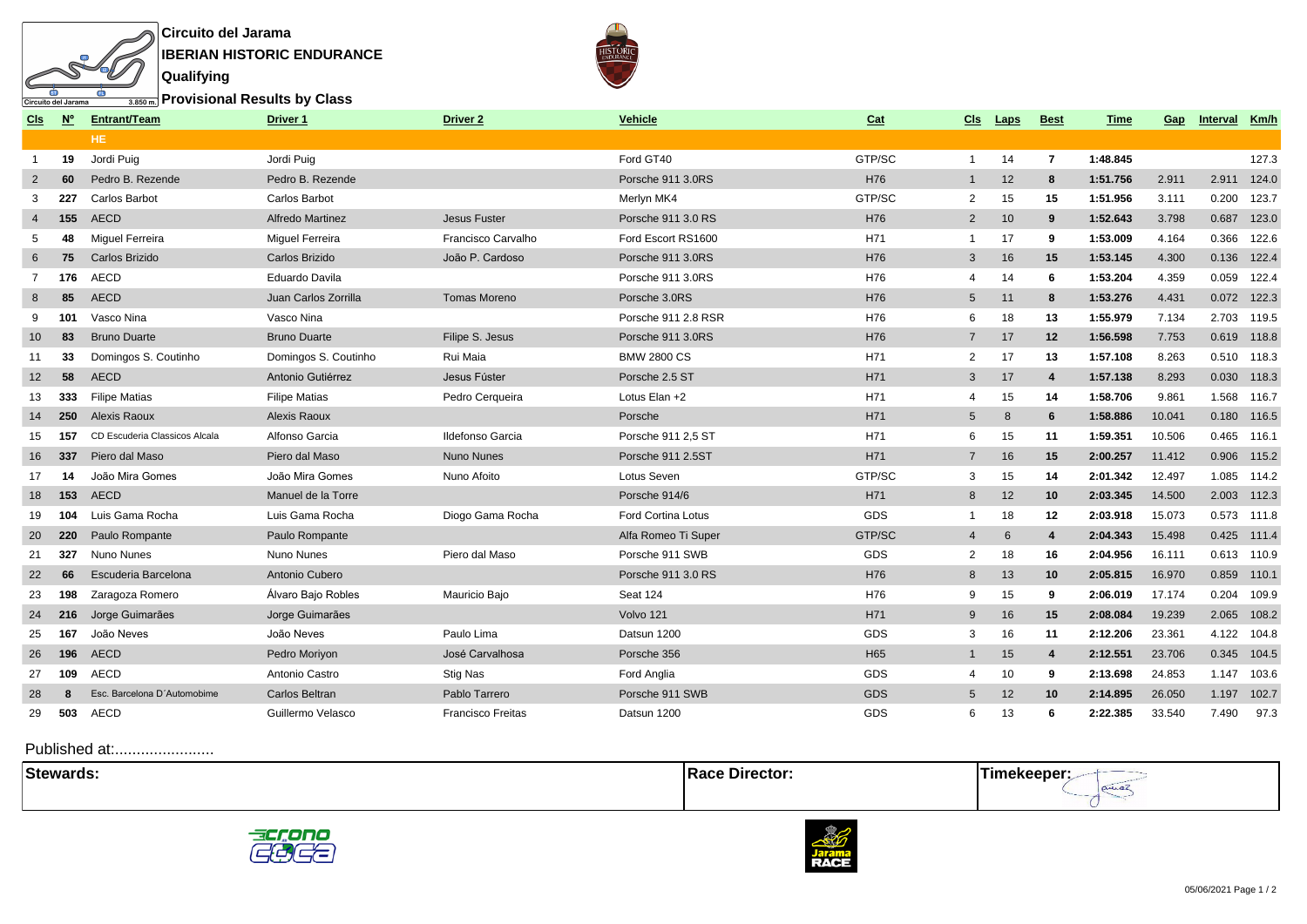

| $\sim$ | $\cdot$ . | <b>LAID DOIDD</b>       | <b>PORTIOUS CONTROLL</b> | This issues Stational Option | $\cdots$ |  | $-1 - 1 - 1 - 1$ | $\sim\!\sim\!\sim\!\sim$ |       | $\sim\!\!\sim\!\!\sim$ |
|--------|-----------|-------------------------|--------------------------|------------------------------|----------|--|------------------|--------------------------|-------|------------------------|
| 31     | 100       | ו ≏>ר'<br>uis Crespillo | l Alonso                 | Datsun 1200                  | GDS      |  | 2:31.397         | 42.552                   | 6.524 | 91.5                   |





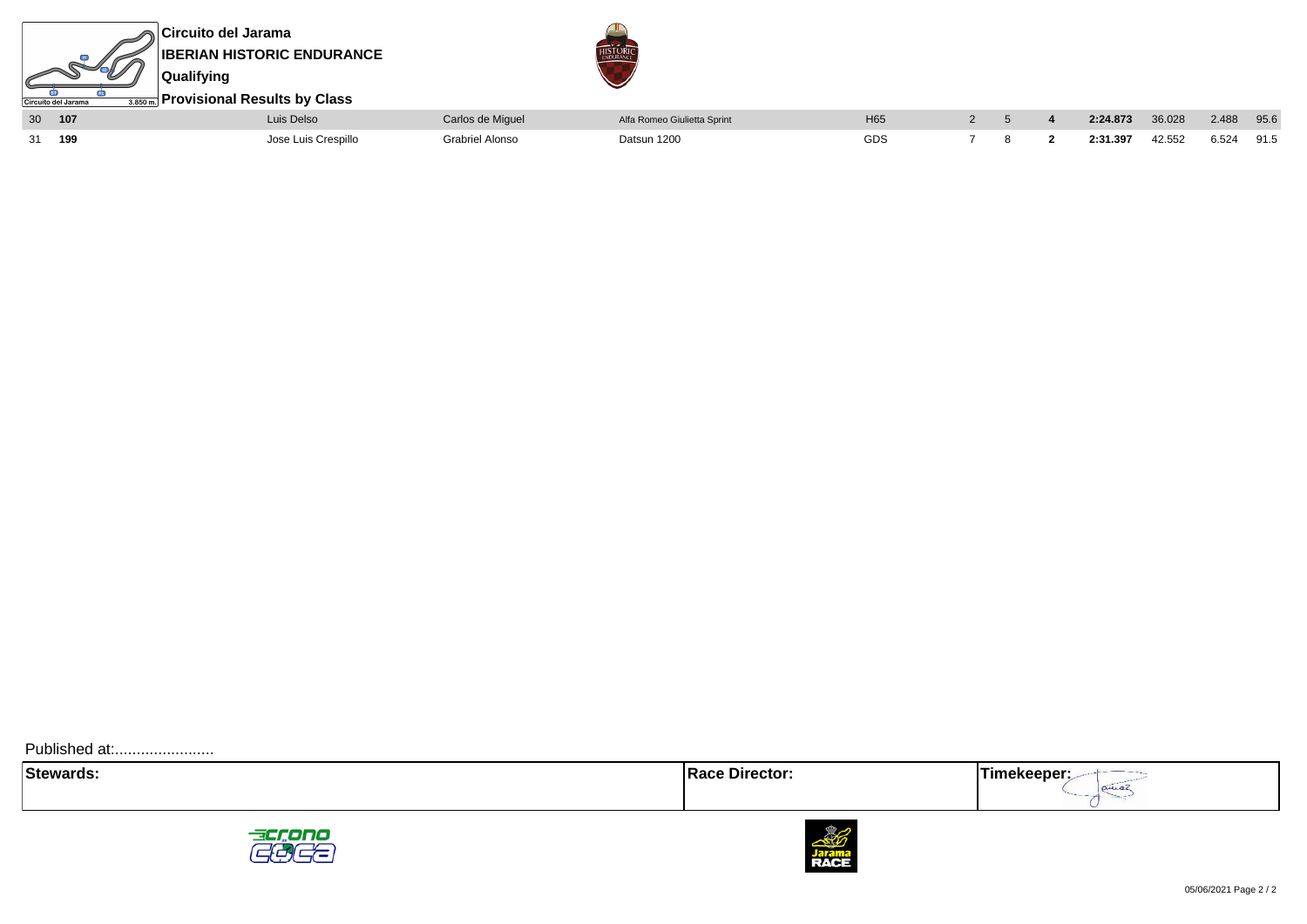**Circuito del Jarama IBERIAN HISTORIC ENDURANCE Qualifying Lap Analysis**

to del Jarama



| 8              |                             | 1 Carlos Beltran  |                  |          |        | Porsche 911 SWB 33           |                 |              | 1 Domingos S. Coutinho |          |          |        | <b>BMW 2800 CS</b>        |
|----------------|-----------------------------|-------------------|------------------|----------|--------|------------------------------|-----------------|--------------|------------------------|----------|----------|--------|---------------------------|
|                | GDS                         | 2 Pablo Tarrero   |                  |          |        | Esc. Barcelona D'Automobime  |                 | H71          | 2 Rui Maia             |          |          |        | Domingos S. Coutinho      |
| Lap D          | <b>Time</b>                 | Sector 1          | Sector 2         | Sector 3 | T. Spd | <b>Elapsed</b>               | Lap D           | <b>Time</b>  | Sector 1               | Sector 2 | Sector 3 | T. Spd | <b>Elapsed</b>            |
| 1              | 18:44:35.660 P 18:42:46.337 |                   | 55.557           | 53.766   |        | 71.2 18:44:35.660            | $\mathbf{1}$    | 18:42:37.737 | 18:41:10.342           | 48.382   | 39.013   |        | 18:42:37.737              |
| $\overline{2}$ | 3:38.146                    | 2:03.823          | 53.419           | 40.904   |        | 84.9 18:48:13.806            | 2               | 2:18.717 P   | 50.526                 | 44.322   | 43.869   |        | 150.0 18:44:56.454        |
| 3              | 2:21.676                    | 54.262            | 48.529           | 38.885   |        | 137.5 18:50:35.482           | 3               | 2:42.700     | 1:25.238               | 42.255   | 35.207   |        | 95.7 18:47:39.154         |
| 4              | 2:19.017                    | 52.485            | 48.030           | 38.502   |        | 142.8 18:52:54.499           | $\overline{4}$  | 2:07.028     | 46.560                 | 44.164   | 36.304   |        | 168.2 18:49:46.182        |
| 5              | 2:37.938 P                  | 54.814            | 50.226           | 52.898   |        | 132.0 18:55:32.437           | 5               | 2:03.583     | 46.961                 | 42.179   | 34.443   |        | 184.9 18:51:49.765        |
| 6              | 5:00.539                    | 3:31.981          | 49.090           | 39.468   |        | 76.2 19:00:32.976            | 6               | 2:00.982     | 46.129                 | 41.069   | 33.784   |        | 168.4 18:53:50.747        |
| $\overline{7}$ | 2:17.623                    | 51.967            | 47.889           | 37.767   |        | 153.8 19:02:50.599           | $\overline{7}$  | 1:59.272     | 45.036                 | 40.263   | 33.973   |        | 178.2 18:55:50.019        |
| 8              | 2:17.137                    | 52.791            | 45.925           | 38.421   |        | 153.1 19:05:07.736           | 8               | 2:30.698 P   | 45.275                 | 40.757   | 1:04.666 |        | 176.1 18:58:20.717        |
| 9              | 2:15.883                    | 50.912            | 46.743           | 38.228   |        | 158.1 19:07:23.619           | 9               | 3:54.030     | 2:39.366               | 40.784   | 33.880   |        | 89.1 19:02:14.747         |
| 10             | 2:14.895                    | 51.258            | 46.269           | 37.368   |        | 167.9 19:09:38.514           | 10              | 2:01.378     | 46.458                 | 40.176   | 34.744   |        | 161.4 19:04:16.125        |
| 11             | 2:16.219                    | 51.369            | 46.073           | 38.777   |        | 167.4 19:11:54.733           | -11             | 1:58.773     | 45.533                 | 39.534   | 33.706   |        | 180.6 19:06:14.898        |
| 12             | 2:44.045 P                  | 54.009            | 51.527           | 58.509   |        | 138.9 19:14:38.778           | 12              | 1:58.147     | 45.962                 | 39.382   | 32.803   |        | 165.1 19:08:13.045        |
| 14             |                             | 1 João Mira Gomes |                  |          |        | Lotus Seven                  | 13              | 1:57.108     | 45.613                 | 38.505   | 32.990   |        | 178.2 19:10:10.153        |
|                |                             |                   |                  |          |        |                              | 14              | 1:57.729     | 45.026                 | 39.516   | 33.187   |        | 180.9 19:12:07.882        |
|                | GTP/SC                      | 2 Nuno Afoito     |                  |          |        | João Mira Gomes              | 15              | 2:02.931     | 49.217                 | 40.204   | 33.510   |        | 171.1 19:14:10.813        |
| Lap D          | <b>Time</b>                 | Sector 1          | Sector 2         | Sector 3 | T. Spd | <b>Elapsed</b>               | 16              | 1:58.181     | 45.358                 | 38.794   | 34.029   |        | 167.9 19:16:08.994        |
| 1              | 18:44:00.873                | 18:42:31.008      | 49.236           | 40.629   |        | 65.6 18:44:00.873            | 17              | 2:13.627 P   | 45.434                 | 41.165   | 47.028   |        | 168.7 19:18:22.621        |
| $\overline{2}$ | 2:17.731                    | 54.024            | 45.589           | 38.118   |        | 145.7 18:46:18.604           | 18              |              | 2:09.012               | 44.777   |          | 92.6   |                           |
| 3              | 2:17.003                    | 53.098            | 46.027           | 37.878   |        | 144.7 18:48:35.607           | 48              |              | 1 Miguel Ferreira      |          |          |        | Ford Escort RS1600        |
| 4              | 2:16.448                    | 53.483            | 45.502           | 37.463   |        | 165.3 18:50:52.055           |                 |              |                        |          |          |        |                           |
| 5              | 2:23.865 P                  | 52.970            | 43.915           | 46.980   |        | 143.8 18:53:15.920           |                 | H71          | 2 Francisco Carvalho   |          |          |        | Miquel Ferreira           |
| 6              | 2:57.255                    | 1:34.954          | 46.110           | 36.191   |        | 83.9 18:56:13.175 Lap D      |                 | <b>Time</b>  | Sector 1               | Sector 2 | Sector 3 | T. Spd | <b>Elapsed</b>            |
| 7              | 2:32.932 P                  | 53.327            | 50.742           | 48.863   |        | 138.1 18:58:46.107           | $\mathbf{1}$    | 18:44:39.077 | 18:43:13.579           | 46.165   | 39.333   |        | 72.3 18:44:39.077         |
| 8              | 6:17.740                    | 4:55.941          | 45.641           | 36.158   |        | 77.0 19:05:03.847            | $\overline{2}$  | 2:05.341     | 51.245                 | 40.893   | 33.203   |        | 132.3 18:46:44.418        |
| 9              | 2:05.332                    | 48.729            | 41.572           | 35.031   |        | 176.1 19:07:09.179           | 3               | 1:56.101     | 44.145                 | 39.427   | 32.529   |        | 183.0 18:48:40.519        |
| 10             | 2:02.771                    | 47.756            | 40.655           | 34.360   |        | 171.1 19:09:11.950           | $\overline{4}$  | 1:54.684     | 43.790                 | 38.073   | 32.821   |        | 193.8 18:50:35.203        |
| 11             | 2:04.681                    | 49.428            | 41.295           | 33.958   |        | 139.7 19:11:16.631           | 5               | 1:55.152     | 43.802                 | 39.558   | 31.792   |        | 187.1 18:52:30.355        |
| 12             | 2:03.666                    | 48.060            | 41.392           | 34.214   |        | 179.1 19:13:20.297           | $6\phantom{1}6$ | 1:53.774     | 43.673                 | 38.235   | 31.866   |        | 192.1 18:54:24.129        |
| 13             | 2:04.680                    | 47.673            | 41.060           | 35.947   |        | 177.9 19:15:24.977           | $\overline{7}$  | 2:02.452 P   | 44.118                 | 39.381   | 38.953   |        | 190.1 18:56:26.581        |
| 14             | 2:01.342                    | 46.435            | 40.885           | 34.022   |        | 172.5 19:17:26.319           | 8               | 4:49.532     | 3:36.891               | 40.535   | 32.106   |        | 79.6 19:01:16.113         |
| 15             | 2:15.431 P                  | 46.887            | 40.923           | 47.621   |        | 166.4 19:19:41.750           | 9               | 1:53.009     | 43.639                 | 37.910   | 31.460   |        | 180.9 19:03:09.122        |
| 19             |                             | 1 Jordi Puig      |                  |          |        | Ford GT40                    | 10              | 1:54.301     | 43.294                 | 38.602   | 32.405   |        | 192.5 19:05:03.423        |
|                | GTP/SC<br>2                 |                   |                  |          |        | Jordi Puig                   | 11              | 2:01.453 P   | 43.777                 | 39.124   | 38.552   |        | 187.5 19:07:04.876        |
| Lap D          | Time                        | Sector 1          | Sector 2         | Sector 3 | T. Spd | <b>Elapsed</b>               | 12              | 3:50.478     | 2:33.666               | 42.451   | 34.361   |        | 88.5 19:10:55.354         |
| 1              | 18:43:00.481                | 18:41:39.585      | 43.711           | 37.185   |        | 18:43:00.481                 | 13              | 1:59.579     | 46.006                 | 40.430   | 33.143   |        | 156.7 19:12:54.933        |
| $\overline{2}$ | 1:56.804                    | 44.827            | 40.080           | 31.897   |        | 18:44:57.285                 | 14              | 2:01.201     | 46.911                 | 41.035   | 33.255   |        | 159.0 19:14:56.134        |
| 3              | 1:53.348                    | 42.054            | 39.711           | 31.583   |        | 18:46:50.633                 | 15              | 1:59.358     | 45.786                 | 40.318   |          |        | 33.254 151.2 19:16:55.492 |
| $\overline{4}$ | 1:53.005                    | 42.392            | 38.091           | 32.522   |        | 18:48:43.638                 | 16              | 1:59.923     | 45.875                 | 40.599   | 33.449   |        | 165.8 19:18:55.415        |
| 5              | 2:03.144                    | 42.120            | 46.753           | 34.271   |        | 18:50:46.782                 | 17              | 2:01.524     | 47.252                 | 41.222   |          |        | 33.050 140.6 19:20:56.939 |
| 6              | 1:50.265                    | 42.147            | 37.510           | 30.608   |        | 18:52:37.047                 | 18              |              | 52.434                 | 44.416   |          | 132.3  |                           |
| 7              | 1:48.845                    | <u>41.713</u>     | 36.730           | 30.402   |        | 18:54:25.892                 |                 |              |                        |          |          |        |                           |
|                | 2:08.839 P                  | 43.732            |                  | 39.932   |        |                              |                 |              |                        |          |          |        |                           |
| 8<br>9         | 11:02.893                   | 9:40.075          | 45.175<br>48.518 | 34.300   |        | 18:56:34.731<br>19:07:37.624 |                 |              |                        |          |          |        |                           |
| 10             | 1:51.281                    | 42.613            | 37.550           | 31.118   |        | 19:09:28.905                 |                 |              |                        |          |          |        |                           |
|                | 1:49.963                    | 41.863            | 37.372           | 30.728   |        | 19:11:18.868                 |                 |              |                        |          |          |        |                           |
| 11<br>12       |                             |                   |                  |          |        | 19:13:12.938                 |                 |              |                        |          |          |        |                           |
|                | 1:54.070                    | 45.226            | 37.382           | 31.462   |        |                              |                 |              |                        |          |          |        |                           |



 1:49.988 41.910 37.157 30.921 19:15:02.926 2:22.825 P 51.193 46.301 45.331 19:17:25.751

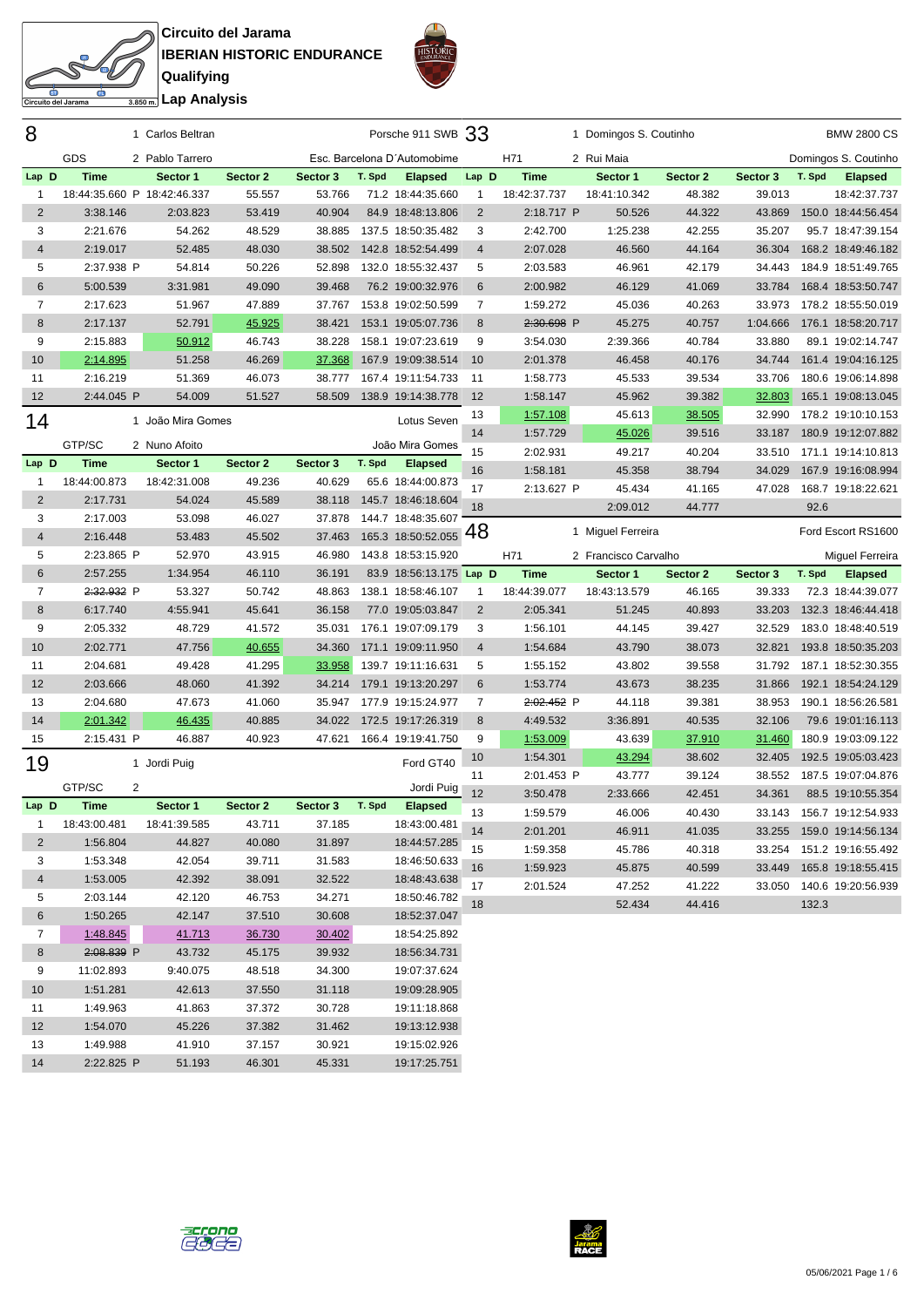**Circuito del Jarama IBERIAN HISTORIC ENDURANCE Qualifying**



| ßП             |                             |  |
|----------------|-----------------------------|--|
| ito del Jarama | <del>கணி</del> Lap Analysis |  |

 $\mathcal{S}^2$ 

| 58             |              |                | 1 Antonio Gutiérrez |          |          |        | Porsche 2.5 ST 75        |                |              | 1 Carlos Brizido       |          |          |        | Porsche 911 3.0RS         |
|----------------|--------------|----------------|---------------------|----------|----------|--------|--------------------------|----------------|--------------|------------------------|----------|----------|--------|---------------------------|
|                | H71          |                | 2 Jesus Fúster      |          |          |        | AECD                     |                | H76          | 2 João P. Cardoso      |          |          |        | Carlos Brizido            |
| Lap D          | <b>Time</b>  |                | Sector 1            | Sector 2 | Sector 3 | T. Spd | <b>Elapsed</b>           | Lap D          | <b>Time</b>  | Sector 1               | Sector 2 | Sector 3 | T. Spd | <b>Elapsed</b>            |
| 1              | 18:44:25.864 |                | 18:42:50.827        | 52.777   | 42.260   |        | 68.6 18:44:25.864        | 1              | 18:44:23.274 | 18:42:47.479           | 55.109   | 40.686   |        | 73.6 18:44:23.274         |
| 2              | 2:13.986     |                | 51.620              | 45.167   | 37.199   |        | 138.9 18:46:39.850       | $\overline{2}$ | 2:06.208     | 49.600                 | 41.988   | 34.620   |        | 171.1 18:46:29.482        |
| 3              | 2:00.451     |                | 45.962              | 40.775   | 33.714   |        | 181.2 18:48:40.301       | 3              | 2:01.988     | 46.891                 | 41.030   | 34.067   |        | 176.7 18:48:31.470        |
| $\overline{4}$ | 1:57.138     |                | <u>45.146</u>       | 39.547   | 32.445   |        | 175.0 18:50:37.439       | 4              | 2:00.790     | 45.413                 | 40.590   | 34.787   |        | 199.6 18:50:32.260        |
| 5              | 2:13.168 P   |                | 47.853              | 42.182   | 43.133   |        | 150.0 18:52:50.607       | 5              | 2:00.922     | 45.409                 | 41.396   | 34.117   |        | 195.2 18:52:33.182        |
| 6              | 5:14.989     |                | 3:32.808            | 48.041   | 54.140   |        | 71.3 18:58:05.596        | 6              | 1:58.096     | 44.572                 | 40.190   | 33.334   |        | 203.0 18:54:31.278        |
| 7              | 2:20.445     |                | 55.170              | 47.008   | 38.267   |        | 129.1 19:00:26.041       | 7              | 4:57.808     | 44.863                 | 39.698   | 33.247   |        | 194.5 18:56:29.086        |
| 8              | 2:08.254     |                | 49.762              | 43.493   | 34.999   |        | 152.5 19:02:34.295       | 8              | 2:22.023 P   | 48.430                 | 44.893   | 48.700   |        | 154.0 18:58:51.109        |
| 9              | 2:04.085     |                | 47.668              | 42.202   | 34.215   |        | 163.6 19:04:38.380       | 9              | 4:47.435     | 3:34.365               | 39.698   | 33.372   |        | 83.7 19:03:38.544         |
| 10             | 2:02.536     |                | 46.309              | 41.901   | 34.326   |        | 182.7 19:06:40.916       | 10             | 1:56.535     | 45.417                 | 38.686   | 32.432   |        | 184.6 19:05:35.079        |
| 11             | 2:01.874     |                | 46.461              | 41.894   | 33.519   |        | 186.5 19:08:42.790       | 11             | 1:53.972     | 44.192                 | 37.897   | 31.883   |        | 206.5 19:07:29.051        |
| 12             | 2:04.316     |                | 46.450              | 43.623   | 34.243   |        | 183.3 19:10:47.106       | 12             | 1:53.567     | 44.137                 | 37.732   | 31.698   |        | 180.9 19:09:22.618        |
| 13             | 2:02.437     |                | 46.443              | 41.819   | 34.175   |        | 181.8 19:12:49.543       | 13             | 2:16.127 P   | 50.400                 | 42.236   | 43.491   |        | 165.1 19:11:38.745        |
| 14             | 2:02.047     |                | 46.301              | 41.821   | 33.925   |        | 177.0 19:14:51.590       | -14            | 4:29.073     | 3:18.089               | 38.561   | 32.423   |        | 70.3 19:16:07.818         |
| 15             | 2:01.612     |                | 46.331              | 41.573   | 33.708   |        | 179.7 19:16:53.202       | 15             | 1:53.145     | 43.700                 | 37.775   | 31.670   |        | 196.7 19:18:00.963        |
| 16             | 2:01.639     |                | 45.922              | 41.942   | 33.775   |        | 185.8 19:18:54.841       | - 16           | 2:11.719 P   | 45.689                 | 40.655   | 45.375   |        | 186.5 19:20:12.682        |
| 17             | 2:05.954     |                | 46.884              | 44.376   | 34.694   |        | 163.1 19:21:00.795       |                |              |                        |          |          |        |                           |
| 18             |              |                | 52.246              | 46.051   |          | 135.5  |                          | 83             |              | 1 Bruno Duarte         |          |          |        | Porsche 911 3.0RS         |
|                |              |                |                     |          |          |        |                          |                | H76          | 2 Filipe S. Jesus      |          |          |        | <b>Bruno Duarte</b>       |
| 60             |              |                | 1 Pedro B. Rezende  |          |          |        | Porsche 911 3.0RS        | Lap D          | <b>Time</b>  | Sector 1               | Sector 2 | Sector 3 | T. Spd | <b>Elapsed</b>            |
|                | H76          | $\overline{2}$ |                     |          |          |        | Pedro B. Rezende         | 1              | 18:44:48.469 | 18:43:23.712           | 46.754   | 38.003   |        | 75.3 18:44:48.469         |
| Lap D          | <b>Time</b>  |                | Sector 1            | Sector 2 | Sector 3 | T. Spd | <b>Elapsed</b>           | $\overline{2}$ | 2:08.026     | 49.134                 | 44.226   | 34.666   |        | 157.8 18:46:56.495        |
| $\mathbf{1}$   | 18:46:05.953 |                | 18:44:45.426        | 46.122   | 34.405   |        | 81.2 18:46:05.953        | 3              | 2:04.588     | 48.666                 | 41.535   | 34.387   |        | 156.7 18:49:01.083        |
| 2              | 1:59.317     |                | 45.239              | 40.724   | 33.354   |        | 181.5 18:48:05.270       | 4              | 2:01.154     | 46.331                 | 40.748   | 34.075   |        | 169.0 18:51:02.237        |
| 3              | 1:58.454     |                | 45.541              | 40.115   | 32.798   |        | 185.8 18:50:03.724       | 5              | 2:02.312     | 46.421                 | 40.843   | 35.048   |        | 166.9 18:53:04.549        |
| $\overline{4}$ | 1:55.798     |                | 44.285              | 38.646   | 32.867   |        | 203.0 18:51:59.522       | 6              | 2:01.402     | 46.784                 | 40.951   | 33.667   |        | 171.9 18:55:05.951        |
| 5              | 2:08.732 P   |                | 44.710              | 41.536   | 42.486   |        | 186.5 18:54:08.254       | 7              | 2:08.298 P   | 45.747                 | 40.224   | 42.327   |        | 175.8 18:57:14.249        |
| 6              | 10:02.330    |                | 8:51.753            | 37.974   | 32.603   |        | 90.6 19:04:10.584        | 8              | 5:01.904     | 3:45.386               | 42.819   | 33.699   |        | 84.1 19:02:16.153         |
| $\overline{7}$ | 1:53.280     |                | 43.218              | 38.018   | 32.044   |        | 208.8 19:06:03.864       | 9              | 1:59.181     | 45.743                 | 40.010   | 33.428   |        | 181.2 19:04:15.334        |
| 8              | 1:51.756     |                | 42.879              | 37.047   | 31.830   |        | 208.0 19:07:55.620       | 10             | 1:57.469     | 44.889                 | 39.417   | 33.163   |        | 204.9 19:06:12.803        |
| 9              | 2:06.572 P   |                | 44.585              | 39.918   | 42.069   |        | 210.9 19:10:02.192       | - 11           | 1:58.238     | 45.178                 | 39.599   | 33.461   |        | 182.7 19:08:11.041        |
| 10             | 6:35.838     |                | 5:23.909            | 39.926   | 32.003   |        | 104.6 19:16:38.030       | 12             | 1:56.598     | 44.634                 | 39.167   | 32.797   |        | 195.6 19:10:07.639        |
| 11             | 1:53.645     |                | 43.685              | 38.018   | 31.942   |        | 212.1 19:18:31.675       | -13            | 1:57.172     | 44.710                 | 39.680   | 32.782   |        | 189.8 19:12:04.811        |
| 12             | 1:54.896     |                | 44.455              | 38.650   | 31.791   |        | 180.3 19:20:26.571       | 14             | 2:09.540     | 51.497                 | 42.059   | 35.984   |        | 163.3 19:14:14.351        |
| 13             |              |                | 48.790              | 42.997   |          | 151.4  |                          | 15             | 1:59.203     | 46.788                 | 39.603   |          |        | 32.812 172.5 19:16:13.554 |
| 66             |              |                | 1 Antonio Cubero    |          |          |        | Porsche 911 3.0 RS       | 16             | 1:56.865     | 44.522                 | 39.305   | 33.038   |        | 196.3 19:18:10.419        |
|                |              |                |                     |          |          |        |                          | 17             | 2:23.563 P   | 52.302                 | 45.361   | 45.900   |        | 159.0 19:20:33.982        |
|                | H76          | $\overline{2}$ |                     |          |          |        | Escuderia Barcelona      | 85             |              | 1 Juan Carlos Zorrilla |          |          |        | Porsche 3.0RS             |
| Lap D          | <b>Time</b>  |                | Sector 1            | Sector 2 | Sector 3 |        | T. Spd Elapsed           |                |              |                        |          |          |        |                           |
| 1              | 18:44:08.941 |                | 18:42:39.241        | 51.294   | 38.406   |        | 62.7 18:44:08.941        |                | H76          | 2 Tomas Moreno         |          |          |        | <b>AECD</b>               |
| $\overline{2}$ | 2:17.841     |                | 54.351              | 46.569   | 36.921   |        | 121.7 18:46:26.782 Lap D |                | <b>Time</b>  | Sector 1               | Sector 2 | Sector 3 | T. Spd | <b>Elapsed</b>            |
| 3              | 2:24.884 P   |                | 51.515              | 46.718   | 46.651   |        | 145.9 18:48:51.666       | $\mathbf{1}$   | 18:43:16.467 | 18:41:46.790           | 50.150   | 39.527   |        | 18:43:16.467              |
| 4              | 5:08.656     |                | 3:48.830            | 44.130   | 35.696   |        | 84.9 18:54:00.322        | $\overline{2}$ | 2:16.843     | 55.341                 | 46.615   | 34.887   |        | 18:45:33.310              |
| 5              | 2:11.520     |                | 50.789              | 45.102   | 35.629   |        | 145.5 18:56:11.842       | 3              | 2:06.605     | 50.053                 | 42.243   | 34.309   |        | 18:47:39.915              |
| 6              | 2:25.011 P   |                | 48.638              | 47.469   | 48.904   |        | 160.9 18:58:36.853       | 4              | 2:16.118 P   | 48.938                 | 41.861   | 45.319   |        | 18:49:56.033              |
| 7              | 6:41.994     |                | 5:22.644            | 44.084   | 35.266   |        | 85.6 19:05:18.847        | 5              | 8:36.010 P   | 6:48.725               | 49.678   | 57.607   |        | 18:58:32.043              |
| 8              | 2:10.185     |                | 50.933              | 44.125   | 35.127   |        | 141.5 19:07:29.032       | 6              | 5:37.516     | 4:25.502               | 38.997   | 33.017   |        | 19:04:09.559              |
| 9              | 2:09.907     |                | 47.871              | 44.753   | 37.283   |        | 152.9 19:09:38.939       | 7              | 1:54.071     | 43.524                 | 38.457   | 32.090   |        | 19:06:03.630              |
| 10             | 2:05.815     |                | 48.090              | 42.418   | 35.307   |        | 167.9 19:11:44.754       | 8              | 1:53.276     | 43.709                 | 37.533   | 32.034   |        | 19:07:56.906              |
| 11             | 2:07.439     |                | 49.054              | 43.313   | 35.072   |        | 158.3 19:13:52.193       | 9              | 2:03.377 P   | 43.792                 | 38.539   | 41.046   |        | 19:10:00.283              |
| 12             | 2:18.490 P   |                | 49.543              | 43.624   | 45.323   |        | 145.9 19:16:10.683       | 10             | 4:35.168     | 3:12.869               | 39.073   | 43.226   |        | 19:14:35.451              |
| 13             | 5:32.365     |                | 4:08.350            | 47.651   | 36.364   |        | 85.2 19:21:43.048        | 11             | 1:53.941     | 43.829                 | 38.102   | 32.010   |        | 19:16:29.392              |
| 14             |              |                | 52.558              | 49.704   |          | 137.9  |                          |                |              |                        |          |          |        |                           |



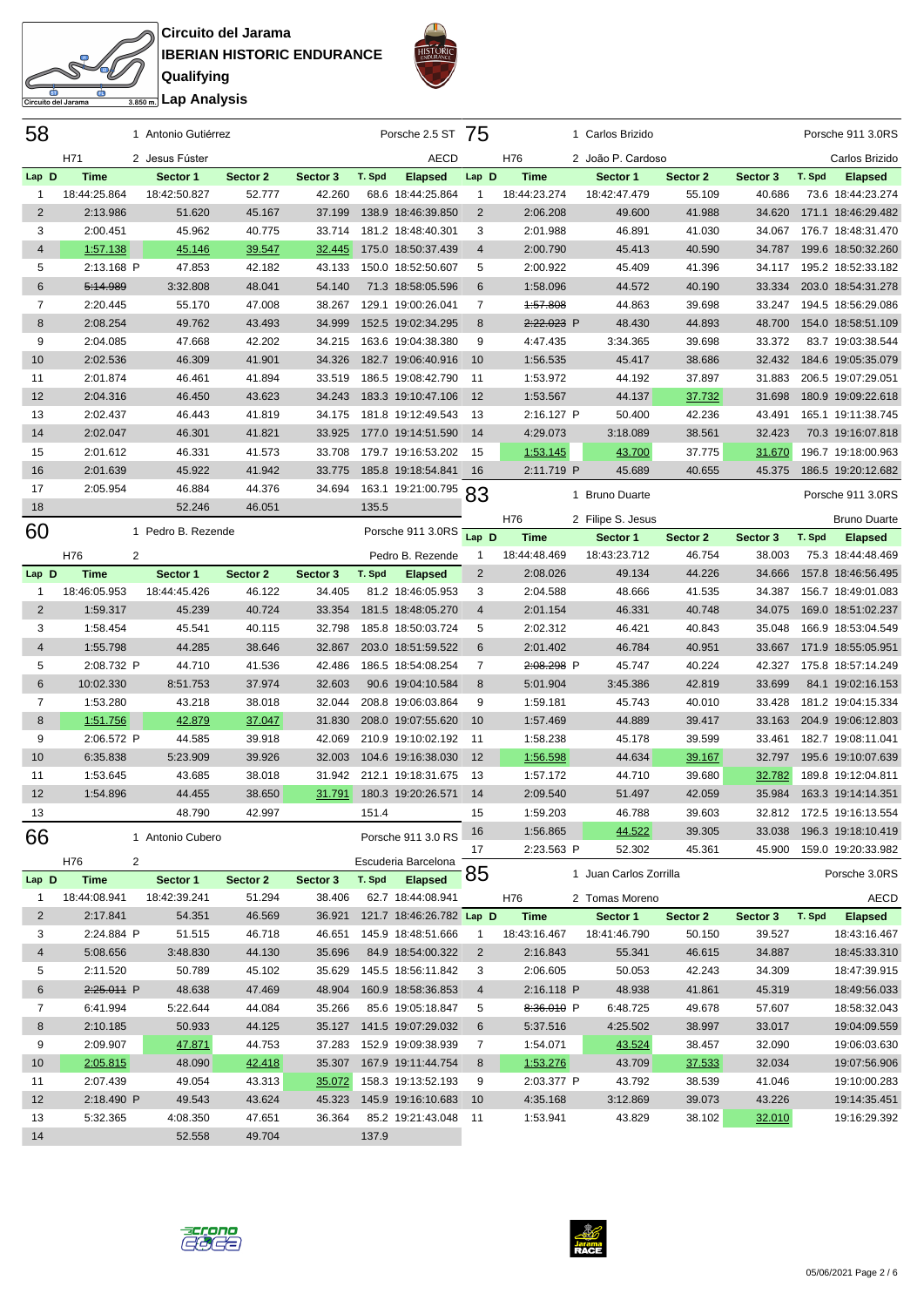**Circuito del Jarama IBERIAN HISTORIC ENDURANCE Qualifying Lap Analysis**



| Circuito del Jarama | <del>கணி</del> Lap Analysi |
|---------------------|----------------------------|

 $\mathcal{S}^2$ 

| 101            |                 | 1 Vasco Nina       |          |          |        | Porsche 911 2.8 RSR 109     |                |                       |                | 1 Antonio Castro     |               |          |        | Ford Anglia               |
|----------------|-----------------|--------------------|----------|----------|--------|-----------------------------|----------------|-----------------------|----------------|----------------------|---------------|----------|--------|---------------------------|
|                | H76<br>2        |                    |          |          |        | Vasco Nina                  |                | GDS                   |                | 2 Stig Nas           |               |          |        | <b>AECD</b>               |
| Lap D          | <b>Time</b>     | Sector 1           | Sector 2 | Sector 3 | T. Spd | <b>Elapsed</b>              | Lap D          | <b>Time</b>           |                | Sector 1             | Sector 2      | Sector 3 | T. Spd | <b>Elapsed</b>            |
| 1              | 18:43:19.756    | 18:41:58.947       | 45.787   | 35.022   |        | 70.6 18:43:19.756           | $\mathbf{1}$   | 18:43:49.704          |                | 18:42:18.382         | 51.574        | 39.748   |        | 63.5 18:43:49.704         |
| $\overline{2}$ | 2:14.416        | 52.691             | 46.773   | 34.952   |        | 130.4 18:45:34.172          | $\overline{2}$ | 2:32.187 P            |                | 54.475               | 48.714        | 48.998   |        | 122.5 18:46:21.891        |
| 3              | 2:06.835        | 50.236             | 42.379   | 34.220   |        | 127.9 18:47:41.007          | 3              | <del>10:01.403</del>  |                | 8:33.260             | 48.583        | 39.560   |        | 86.7 18:56:23.294         |
| $\overline{4}$ | 2:02.256        | 45.622             | 42.824   | 33.810   |        | 171.7 18:49:43.263          | 4              | 2:30.152 P            |                | 52.909               | 47.500        | 49.743   |        | 147.1 18:58:53.446        |
| 5              | 1:57.204        | 44.264             | 39.945   | 32.995   |        | 191.8 18:51:40.467          | 5              | 4:06.782              |                | 2:43.307             | 45.862        | 37.613   |        | 73.3 19:03:00.228         |
| 6              | 2:08.715        | 46.901             | 45.683   | 36.131   |        | 200.3 18:53:49.182          | 6              | 2:14.194              |                | 51.345               | 45.328        | 37.521   |        | 142.8 19:05:14.422        |
| 7              | 1:58.684        | 45.238             | 40.383   | 33.063   |        | 192.5 18:55:47.866          | 7              | 2:20.034 P            |                | 50.264               | 45.581        | 44.189   |        | 168.2 19:07:34.456        |
| 8              | 2:31.382 P      | 45.449             | 41.664   | 1:04.269 |        | 199.2 18:58:19.248          | 8              | 4:25.350              |                | 3:02.260             | 45.859        | 37.231   |        | 70.9 19:11:59.806         |
| 9              | 3:38.693        | 2:18.449           | 45.322   | 34.922   |        | 79.6 19:01:57.941           | 9              | 2:13.698              |                | 51.882               | <u>44.697</u> | 37.119   |        | 149.1 19:14:13.504        |
| 10             | 1:56.278        | 44.169             | 39.307   | 32.802   |        | 197.4 19:03:54.219          | 10             | 2:34.113 P            |                | 56.989               | 48.940        | 48.184   |        | 124.4 19:16:47.617        |
| 11             | 1:56.923        | 44.318             | 39.440   | 33.165   |        | 196.3 19:05:51.142          | 153            |                       |                | 1 Manuel de la Torre |               |          |        | Porsche 914/6             |
| 12             | 1:56.437        | 44.409             | 39.278   | 32.750   |        | 200.7 19:07:47.579          |                |                       |                |                      |               |          |        |                           |
| 13             | 1:55.979        | 44.230             | 39.299   | 32.450   |        | 195.2 19:09:43.558          |                | H71                   | $\overline{2}$ |                      |               |          |        | AECD                      |
| 14             | 2:16.112        | 50.170             | 48.225   | 37.717   |        | 185.5 19:11:59.670          | Lap D          | Time                  |                | Sector 1             | Sector 2      | Sector 3 | T. Spd | <b>Elapsed</b>            |
| 15             | 2:23.406        | 53.066             | 53.371   | 36.969   |        | 132.0 19:14:23.076          | 1              | 18:43:01.278          |                | 18:41:33.220         | 48.251        | 39.807   |        | 18:43:01.278              |
| 16             | 1:56.600        | 44.729             | 39.355   | 32.516   |        | 194.9 19:16:19.676          | 2              | 2:13.808              |                | 51.612               | 45.516        | 36.680   |        | 126.6 18:45:15.086        |
| 17             | 1:56.748        | 44.412             | 39.636   | 32.700   |        | 196.0 19:18:16.424          | 3              | 2:16.191 P            |                | 48.723               | 42.562        | 44.906   |        | 158.5 18:47:31.277        |
| 18             | 1:56.221        | 44.363             | 39.110   | 32.748   |        | 182.1 19:20:12.645          | 4              | 3:45.605              |                | 2:28.190             | 41.810        | 35.605   |        | 90.6 18:51:16.882         |
| 19             |                 | 47.446             | 51.318   |          | 159.7  |                             | 5              | 2:04.211              |                | 48.029               | 41.801        | 34.381   |        | 157.2 18:53:21.093        |
|                |                 |                    |          |          |        |                             | $6\phantom{1}$ | 2:03.943              |                | 47.240               | 41.991        | 34.712   |        | 156.9 18:55:25.036        |
| 104            |                 | 1 Luis Gama Rocha  |          |          |        | Ford Cortina Lotus          | $\overline{7}$ | <del>2:46.368</del> P |                | 47.542               | 55.241        | 1:03.585 |        | 162.1 18:58:11.404        |
|                | GDS             | 2 Diogo Gama Rocha |          |          |        | Luis Gama Rocha             | 8              | 4:39.490              |                | 3:22.235             | 41.737        | 35.518   |        | 65.2 19:02:50.894         |
| Lap D          | <b>Time</b>     | Sector 1           | Sector 2 | Sector 3 | T. Spd | <b>Elapsed</b>              | 9              | 2:05.558              |                | 48.312               | 41.562        | 35.684   |        | 160.4 19:04:56.452        |
| $\mathbf{1}$   | 18:43:00.905    | 18:41:24.753       | 55.757   | 40.395   |        | 18:43:00.905                | 10             | 2:03.345              |                | 47.536               | 41.655        | 34.154   |        | 169.5 19:06:59.797        |
| $\overline{c}$ | 2:16.351        | 51.209             | 47.239   | 37.903   |        | 139.8 18:45:17.256          | 11             | 2:05.029              |                | 47.512               | 41.955        | 35.562   |        | 162.1 19:09:04.826        |
| 3              | 2:16.542        | 51.862             | 47.375   | 37.305   |        | 160.4 18:47:33.798          | 12             | 2:27.730 P            |                | 56.019               | 48.287        | 43.424   |        | 155.3 19:11:32.556        |
| 4              | 2:12.060        | 49.902             | 45.095   | 37.063   |        | 161.4 18:49:45.858          | 155            |                       |                | 1 Alfredo Martinez   |               |          |        | Porsche 911 3.0 RS        |
| 5              | 2:09.002        | 49.355             | 43.753   | 35.894   |        | 157.8 18:51:54.860          |                |                       |                |                      |               |          |        |                           |
| 6              | 2:09.160        | 48.255             | 44.800   | 36.105   |        | 169.8 18:54:04.020          |                | H76                   |                | 2 Jesus Fuster       |               |          |        | <b>AECD</b>               |
| $\overline{7}$ | 2:09.362        | 48.553             | 44.901   | 35.908   |        | 151.8 18:56:13.382          | Lap D          | <b>Time</b>           |                | Sector 1             | Sector 2      | Sector 3 | T. Spd | <b>Elapsed</b>            |
| 8              | 2:28.398 P      | 48.164             | 47.289   | 52.945   |        | 159.7 18:58:41.780          | $\mathbf{1}$   | 48:58:36.648          |                | 18:57:04.688         | 51.202        | 40.758   |        | 71.2 18:58:36.648         |
| 9              | 4:15.674        | 2:54.173           | 45.263   | 36.238   |        | 80.1 19:02:57.454           | $\overline{2}$ | 2:26.285              |                | 1:00.702             | 53.109        | 32.474   |        | 109.4 19:01:02.933        |
| 10             | 2:09.307        | 49.621             | 43.979   | 35.707   |        | 166.9 19:05:06.761          | 3              | 1:55.239              |                | 43.687               | 39.132        | 32.420   |        | 192.8 19:02:58.172        |
| 11             | 2:04.720        | 48.229             | 41.942   | 34.549   |        | 170.3 19:07:11.481          | 4              | 1:54.707              |                | 43.987               | 38.853        | 31.867   |        | 187.8 19:04:52.879        |
| 12             | 2:03.918        | 47.473             | 41.869   | 34.576   |        | 171.9 19:09:15.399          | 5              | 1:53.887              |                | 43.864               | 38.328        | 31.695   |        | 195.6 19:06:46.766        |
| 13             | 2:10.560        | 52.544             | 42.843   |          |        | 35.173 116.2 19:11:25.959   | $\,6$          | 1:52.929              |                | 43.350               | 37.810        |          |        | 31.769 192.8 19:08:39.695 |
| 14             | 2:05.401        | 48.155             | 42.570   | 34.676   |        | 173.0 19:13:31.360          | 7              | 2:56.314              |                | 1:39.830             | 43.783        | 32.701   |        | 204.9 19:11:36.009        |
| 15             | 2:06.070        | 47.128             | 43.778   |          |        | 35.164 172.2 19:15:37.430   | 8              | 1:59.416              |                | 45.169               | 41.384        | 32.863   |        | 200.0 19:13:35.425        |
| 16             | 2:04.910        | 46.920             | 43.053   | 34.937   |        | 180.0 19:17:42.340          | 9              | 1:52.643              |                | 43.364               | 37.976        | 31.303   |        | 192.5 19:15:28.068        |
| 17             | 2:05.068        | 47.621             | 42.395   |          |        | 35.052 181.8 19:19:47.408   | 10             | 2:18.188 P            |                | 43.159               | 53.047        |          |        | 41.982 200.3 19:17:46.256 |
| 18             | 2:05.506        | 47.844             | 42.487   |          |        | 35.175  168.7  19:21:52.914 |                |                       |                |                      |               |          |        |                           |
| 19             |                 | 53.663             | 50.628   |          | 136.3  |                             |                |                       |                |                      |               |          |        |                           |
| 107            |                 | 1 Luis Delso       |          |          |        | Alfa Romeo Giulietta Sprint |                |                       |                |                      |               |          |        |                           |
|                |                 |                    |          |          |        |                             |                |                       |                |                      |               |          |        |                           |
|                | H <sub>65</sub> | 2 Carlos de Miguel |          |          |        |                             |                |                       |                |                      |               |          |        |                           |
| Lap D          | <b>Time</b>     | Sector 1           | Sector 2 | Sector 3 | T. Spd | <b>Elapsed</b>              |                |                       |                |                      |               |          |        |                           |
| 1              | 18:43:04.988    | 18:41:28.216       | 54.205   | 42.567   |        | 18:43:04.988                |                |                       |                |                      |               |          |        |                           |
| $\overline{2}$ | 2:26.539        | 55.710             | 50.199   | 40.630   |        | 18:45:31.527                |                |                       |                |                      |               |          |        |                           |
| 3              | 2:26.003        | 56.270             | 49.841   | 39.892   |        | 18:47:57.530                |                |                       |                |                      |               |          |        |                           |
| $\overline{4}$ | 2:24.873        | 55.285             | 49.571   | 40.017   |        | 18:50:22.403                |                |                       |                |                      |               |          |        |                           |
| 5              | 2:44.949 P      | 55.561             | 55.129   | 54.259   |        | 18:53:07.352                |                |                       |                |                      |               |          |        |                           |



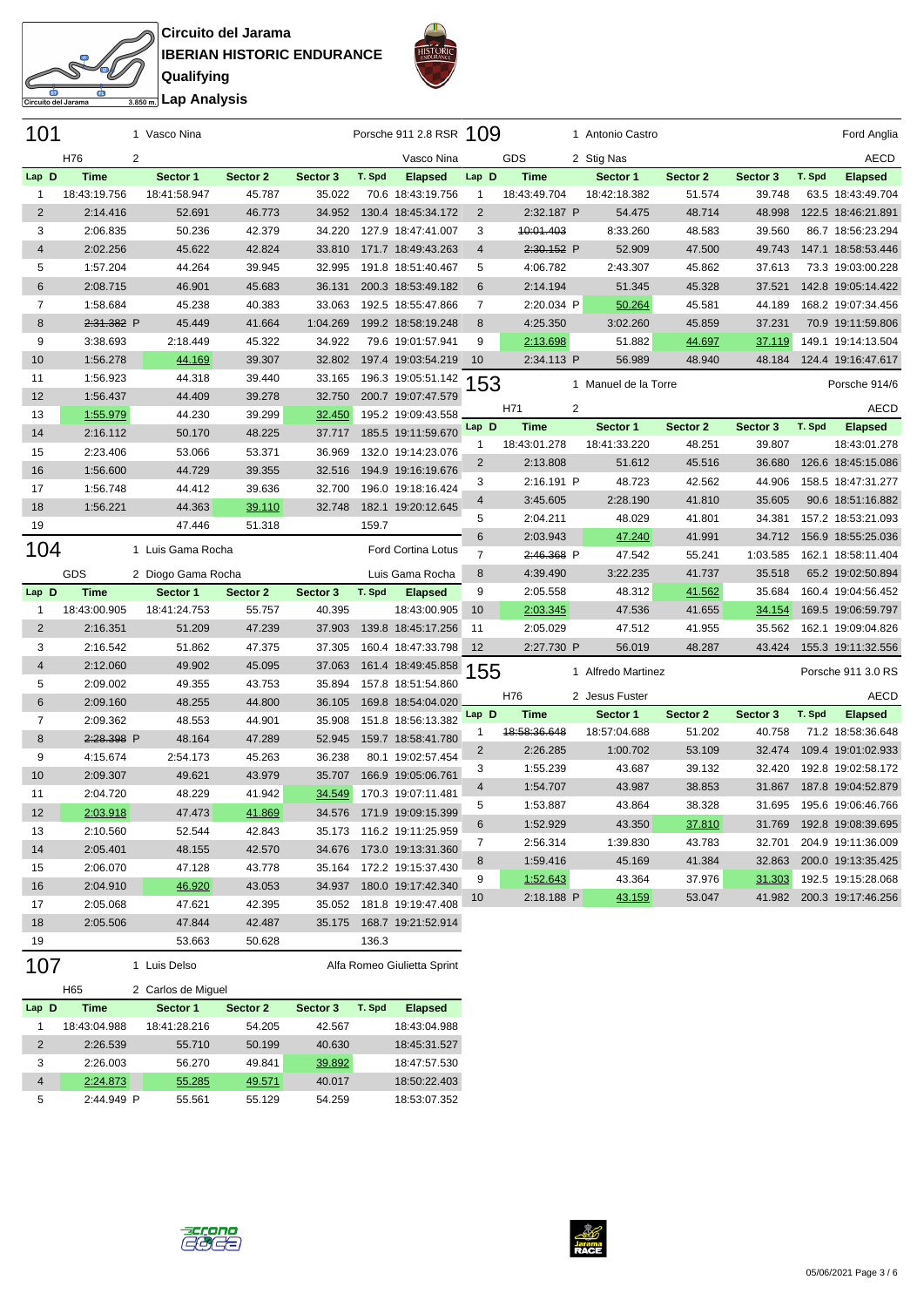⌒ **Circuito del Jarama IBERIAN HISTORIC ENDURANCE Qualifying Lap Analysis**



|                     | <b>IBERIAN HI</b>    |
|---------------------|----------------------|
|                     | Qualifying           |
| Circuito del Jarama | 3.850 m. Lap Analysi |

| 157                 |                      | 1 Alfonso Garcia   |                  |                  |        | Porsche 911 2,5 ST 196        |                     |                        | 1 Pedro Moriyon             |                  |                  |        | Porsche 356                                        |
|---------------------|----------------------|--------------------|------------------|------------------|--------|-------------------------------|---------------------|------------------------|-----------------------------|------------------|------------------|--------|----------------------------------------------------|
|                     | H71                  | 2 Ildefonso Garcia |                  |                  |        | CD Escuderia Classicos Alcala |                     | H65                    | 2 José Carvalhosa           |                  |                  |        | <b>AECD</b>                                        |
| Lap D               | <b>Time</b>          | Sector 1           | Sector 2         | Sector 3         | T. Spd | <b>Elapsed</b>                | Lap D               | <b>Time</b>            | Sector 1                    | Sector 2         | Sector 3         | T. Spd | <b>Elapsed</b>                                     |
| 1                   | 18:42:37.083         | 18:41:13.482       | 46.693           | 36.908           |        | 18:42:37.083                  | 1                   | 18:43:31.896           | 18:41:58.639                | 52.800           | 40.457           |        | 18:43:31.896                                       |
| $\overline{2}$      | 2:09.559             | 49.926             | 44.162           | 35.471           |        | 145.3 18:44:46.642            | $\overline{2}$      | 2:17.528               | 53.417                      | 46.605           | 37.506           |        | 155.6 18:45:49.424                                 |
| 3                   | 2:01.449             | 46.943             | 40.819           | 33.687           |        | 159.2 18:46:48.091            | 3                   | 2:16.125               | 52.498                      | 46.982           | 36.645           |        | 151.0 18:48:05.549                                 |
| 4                   | 2:00.816             | 46.051             | 40.854           | 33.911           |        | 172.5 18:48:48.907            | $\overline{4}$      | 2:12.551               | 50.307                      | 45.778           | 36.466           |        | 170.0 18:50:18.100                                 |
| 5                   | 2:04.780             | 47.693             | 43.503           | 33.584           |        | 149.5 18:50:53.687            | 5                   | 2:24.681 P             | 50.930                      | 47.244           | 46.507           |        | 168.4 18:52:42.781                                 |
| 6                   | 1:59.930             | 45.479             | 40.334           | 34.117           |        | 173.9 18:52:53.617            | 6                   | 4:21.984               | 2:56.919                    | 46.957           | 38.108           |        | 73.5 18:57:04.765                                  |
| $\overline{7}$      | 2:03.210             | 45.974             | 43.147           | 34.089           |        | 167.9 18:54:56.827            | 7                   | 2:47.880 P             | 54.024                      | 55.815           | 58.041           |        | 136.8 18:59:52.645                                 |
| 8                   | 2:15.181 P           | 46.193             | 43.063           | 45.925           |        | 169.8 18:57:12.008            | 8                   | 3:22.024               | 1:57.385                    | 46.671           | 37.968           |        | 79.8 19:03:14.669                                  |
| 9                   | 6:29.815             | 5:08.768           | 45.172           | 35.875           |        | 78.8 19:03:41.823             | 9                   | 2:15.643               | 51.973                      | 46.592           | 37.078           |        | 148.1 19:05:30.312                                 |
| 10                  | 2:03.330             | 47.791             | 42.064           | 33.475           |        | 152.7 19:05:45.153            | 10                  | 2:14.424               | 51.792                      | 45.788           | 36.844           |        | 147.9 19:07:44.736                                 |
| 11                  | 1:59.351             | 45.530             | 40.083           | 33.738           |        | 166.6 19:07:44.504            | 11                  | 2:15.510               | 52.706                      | 46.071           | 36.733           |        | 148.5 19:10:00.246                                 |
| 12                  | 2:01.144             | 45.957             | 41.457           | 33.730           |        | 166.4 19:09:45.648            | 12                  | 2:17.329               | 51.800                      | 48.740           | 36.789           |        | 144.3 19:12:17.575                                 |
| 13                  | 2:05.137             | 48.144             | 42.976           | 34.017           |        | 151.4 19:11:50.785            | 13                  | 2:16.879               | 52.445                      | 45.458           | 38.976           |        | 150.4 19:14:34.454                                 |
| 14                  | 2:10.476 P           | 46.324             | 40.782           | 43.370           |        | 171.7 19:14:01.261            | 14                  | 2:13.153               | 51.480                      | 44.942           | 36.731           |        | 145.5 19:16:47.607                                 |
| 15                  | 4:18.308 P           | 2:46.498           | 45.844           | 45.966           |        | 69.9 19:18:19.569             | 15                  | 2:34.420 P             | 51.118                      | 48.999           | 54.303           |        | 156.5 19:19:22.027                                 |
| 16                  |                      | 1:30.588           | 51.736           |                  | 55.7   |                               | 198                 |                        | 1 Alvaro Bajo Robles        |                  |                  |        | Seat 124                                           |
| 167                 |                      | 1 João Neves       |                  |                  |        | Datsun 1200                   |                     |                        |                             |                  |                  |        |                                                    |
|                     | GDS                  | 2 Paulo Lima       |                  |                  |        | João Neves Lap D              |                     | H76<br><b>Time</b>     | 2 Mauricio Bajo<br>Sector 1 | Sector 2         | Sector 3         | T. Spd | Zaragoza Romero<br><b>Elapsed</b>                  |
| Lap D               | <b>Time</b>          | Sector 1           | Sector 2         | Sector 3         | T. Spd | <b>Elapsed</b>                | 1                   | 18:43:35.391           | 18:42:06.910                | 49.803           | 38.678           |        | 18:43:35.391                                       |
| $\mathbf{1}$        | 18:44:17.819         | 18:42:43.361       | 54.272           | 40.186           |        | 18:44:17.819                  | 2                   | 2:14.362               | 53.704                      | 44.427           | 36.231           |        | 18:45:49.753                                       |
| $\mathbf 2$         | 2:15.358             | 52.370             | 45.933           | 37.055           |        | 18:46:33.177                  | 3                   | 2:10.711               | 50.616                      | 44.308           | 35.787           |        | 18:48:00.464                                       |
| 3                   | 2:14.223             | 51.741             | 45.559           | 36.923           |        | 18:48:47.400                  | $\overline{4}$      | 2:08.930               | 49.907                      | 43.233           | 35.790           |        | 18:50:09.394                                       |
| $\sqrt{4}$          | 2:14.372             | 51.114             | 45.241           | 38.017           |        | 18:51:01.772                  | 5                   | 2:07.707               | 49.442                      | 42.935           | 35.330           |        | 18:52:17.101                                       |
| 5                   | 2:12.716             | 50.730             | 45.369           | 36.617           |        | 18:53:14.488                  | $6\phantom{1}$      | 2:06.440               | 48.535                      | 42.662           | 35.243           |        | 18:54:23.541                                       |
| $6\phantom{1}6$     | 2:18.920             | 50.454             | 51.613           | 36.853           |        | 18:55:33.408                  | 7                   | 2:15.377 P             | 49.873                      | 43.751           | 41.753           |        | 18:56:38.918                                       |
| $\overline{7}$      | 2:33.150             | 50.783             | 48.284           | 54.083           |        | 18:58:06.558                  | 8                   | 4:35.473               | 3:14.520                    | 45.086           | 35.867           |        | 19:01:14.391                                       |
| 8                   | 2:26.972             | 59.157             | 48.650           | 39.165           |        | 19:00:33.530                  | 9                   | 2:06.019               | 48.715                      | 42.313           | 34.991           |        | 19:03:20.410                                       |
| 9                   | 2:24.558 P           | 52.069             | 46.232           | 46.257           |        | 19:02:58.088                  | 10                  | 2:12.547 P             | 48.071                      | 43.915           | 40.561           |        | 19:05:32.957                                       |
| 10                  | 4:22.918             | 2:59.103           | 46.056           | 37.759           |        | 19:07:21.006                  | 11                  | 4:10.158               | 2:49.822                    | 44.154           | 36.182           |        | 19:09:43.115                                       |
| 11                  | 2:12.206             | 49.715             | 45.080           | 37.411           |        | 19:09:33.212                  | 12                  | 2:08.803               | 48.246                      | 44.946           | 35.611           |        | 19:11:51.918                                       |
| 12                  | 2:12.542             | 50.173             | 44.834           | 37.535           |        | 19:11:45.754                  | 13                  | 2:08.746               | 48.407                      | 43.265           | 37.074           |        | 19:14:00.664                                       |
| 13                  | 2:14.846             | 50.817             | 45.941           | 38.088           |        | 19:14:00.600                  | 14                  | 2:08.777               | 48.881                      | 43.886           | 36.010           |        | 19:16:09.441                                       |
| 14                  | 2:12.430             | 50.746             | 45.043           | 36.641           |        | 19:16:13.030                  | 15                  | 2:06.154               | 48.000                      | 42.689           | 35.465           |        | 19:18:15.595                                       |
| 15                  | 2:12.888             | 50.095             | 45.915           | 36.878           |        | 19:18:25.918                  | 16                  |                        | 50.197                      | 51.336           |                  |        |                                                    |
| 16                  | 2:16.135             | 50.327             | 48.535           | 37.273           |        | 19:20:42.053 199              |                     |                        |                             |                  |                  |        |                                                    |
| 17                  |                      | 55.683             | 51.273           |                  |        |                               |                     |                        | 1 Jose Luis Crespillo       |                  |                  |        | Datsun 1200                                        |
| 176                 |                      | 1 Eduardo Davila   |                  |                  |        | Porsche 911 3.0RS             |                     | GDS                    | 2 Grabriel Alonso           |                  |                  |        |                                                    |
|                     |                      |                    |                  |                  |        |                               | Lap D               | <b>Time</b>            | Sector 1                    | Sector 2         | Sector 3         | T. Spd | <b>Elapsed</b>                                     |
|                     | H76                  | 2                  |                  |                  |        | AECD                          | $\mathbf{1}$        | 18:43:44.879           | 18:42:10.487                | 52.388           | 42.004           |        | 71.7 18:43:44.879                                  |
| Lap D               | <b>Time</b>          | Sector 1           | Sector 2         | Sector 3         | T. Spd | <b>Elapsed</b>                | $\overline{c}$      | 2:31.397               | 57.021                      | 53.169           | 41.207<br>55.728 |        | 140.2 18:46:16.276                                 |
| $\mathbf{1}$        | 18:43:17.929         | 18:41:55.476       | 45.360           | 37.093           |        | 18:43:17.929                  | 3                   | 2:57.389 P             | 58.642                      | 1:03.019         |                  |        | 137.4 18:49:13.665                                 |
| $\overline{2}$<br>3 | 2:04.932<br>2:01.738 | 51.351<br>46.021   | 40.770           | 32.811<br>36.184 |        | 18:45:22.861                  | $\overline{4}$<br>5 | 5:55.419<br>2:58.514 P | 4:23.018                    | 50.449           | 41.952           |        | 64.9 18:55:09.084<br>1:01.368  145.5  18:58:07.598 |
| 4                   |                      | 44.491             | 39.533           |                  |        | 18:47:24.599                  | 6                   |                        | 56.575                      | 1:00.571         | 44.345           |        |                                                    |
| 5                   | 1:54.534<br>1:55.201 | 43.648             | 38.318<br>38.975 | 31.725           |        | 18:49:19.133                  | 7                   | 5:12.498               | 3:33.580<br>59.273          | 54.573<br>53.708 | 42.991           |        | 59.5 19:03:20.096<br>131.2 19:05:56.068            |
| 6                   |                      |                    |                  | 32.578           |        | 18:51:14.334                  |                     | 2:35.972               |                             |                  |                  |        |                                                    |
| 7                   | 1:53.204             | 43.497<br>43.742   | 37.968           | 31.739           |        | 18:53:07.538<br>18:55:01.647  | 8                   | 2:34.180               | 58.408                      | 53.003           |                  |        | 42.769 135.3 19:08:30.248                          |
| 8                   | 1:54.109<br>1:53.359 | 43.411             | 38.580<br>38.301 | 31.787<br>31.647 |        | 18:56:55.006                  |                     |                        |                             |                  |                  |        |                                                    |
| 9                   |                      |                    |                  |                  |        |                               |                     |                        |                             |                  |                  |        |                                                    |
|                     | 2:54.319 P           | 1:02.340           | 56.157           | 55.822           |        | 18:59:49.325                  |                     |                        |                             |                  |                  |        |                                                    |
| 10<br>11            | 7:31.489<br>1:54.449 | 6:20.587           | 38.402           | 32.500           |        | 19:07:20.814                  |                     |                        |                             |                  |                  |        |                                                    |
| 12                  |                      | 43.938             | 38.148           | 32.363           |        | 19:09:15.263                  |                     |                        |                             |                  |                  |        |                                                    |
|                     | 2:01.483             | 50.617             | 39.210           | 31.656           |        | 19:11:16.746                  |                     |                        |                             |                  |                  |        |                                                    |
| 13                  | 2:00.823             | 47.778             | 40.199           | 32.846           |        | 19:13:17.569                  |                     |                        |                             |                  |                  |        |                                                    |
| 14                  | 2:35.180 P           | 50.471             | 51.704           | 53.005           |        | 19:15:52.749                  |                     |                        |                             |                  |                  |        |                                                    |



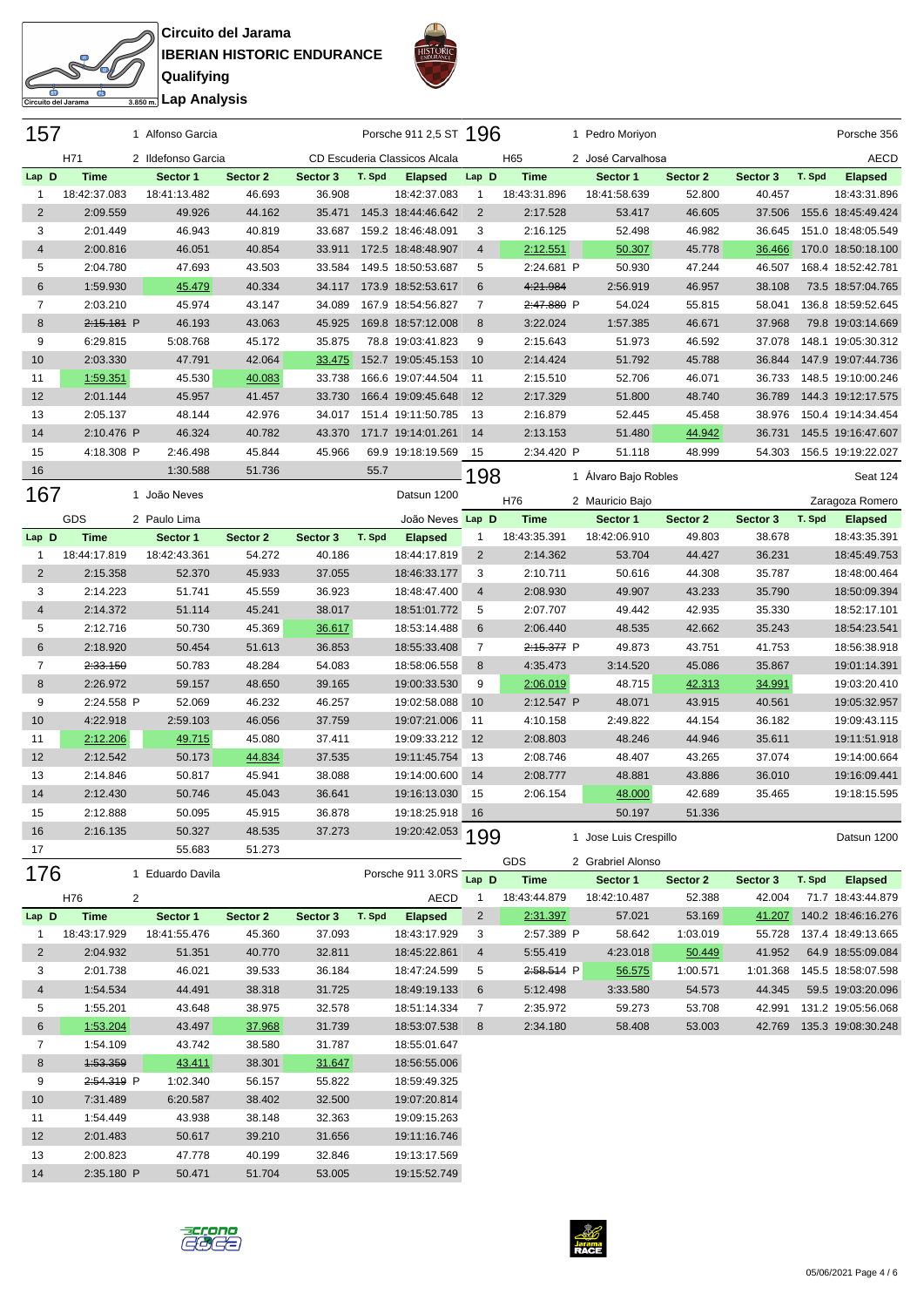**Circuito del Jarama IBERIAN HISTORIC ENDURANCE Qualifying**



|                 | <b>IBERIAN HIS</b>    |
|-----------------|-----------------------|
|                 | Qualifving            |
|                 |                       |
| iito del Jarama | 3.850 m. Lap Analysis |

| 216            |                             | 1 Jorge Guimarães        |                    |                    |        | Volvo 121 250                  |                |              | 1 Alexis Raoux    |          |              |        | Porsche                   |
|----------------|-----------------------------|--------------------------|--------------------|--------------------|--------|--------------------------------|----------------|--------------|-------------------|----------|--------------|--------|---------------------------|
|                | H71                         | 2                        |                    |                    |        | Jorge Guimarães                |                | H71          | 2                 |          |              |        | Alexis Raoux              |
| Lap D          | <b>Time</b>                 | Sector 1                 | Sector 2           | Sector 3           | T. Spd | <b>Elapsed</b>                 | Lap D          | <b>Time</b>  | Sector 1          | Sector 2 | Sector 3     | T. Spd | <b>Elapsed</b>            |
| $\mathbf{1}$   | 18:42:49.276                | 18:41:15.270             | 52.819             | 41.187             |        | 18:42:49.276                   | 1              | 18:43:11.901 |                   |          | 18:43:11.901 |        | 18:43:11.901              |
| $\overline{2}$ | 2:19.382                    | 53.286                   | 47.332             | 38.764             |        | 140.6 18:45:08.658             | 2              | 2:14.208     |                   |          | 18:45:26.109 |        | 18:45:26.109              |
| 3              | 2:17.096                    | 51.906                   | 45.271             | 39.919             |        | 159.7 18:47:25.754             | 3              | 2:03.306     |                   |          | 18:47:29.415 |        | 18:47:29.415              |
| 4              | 2:16.095                    | 52.374                   | 45.091             | 38.630             |        | 168.4 18:49:41.849             | $\overline{4}$ | 2:00.317     |                   |          | 18:49:29.732 |        | 18:49:29.732              |
| 5              | 2:13.810                    | 50.916                   | 45.169             | 37.725             |        | 171.1 18:51:55.659             | 5              | 2:00.140     |                   |          | 18:51:29.872 |        | 18:51:29.872              |
| 6              | 2:10.974                    | 50.200                   | 43.586             | 37.188             |        | 178.8 18:54:06.633             | 6              | 1:58.886     |                   |          | 18:53:28.758 |        | 18:53:28.758              |
| $\overline{7}$ | 2:10.296                    | 49.464                   | 44.105             | 36.727             |        | 178.5 18:56:16.929             | $\overline{7}$ | 1:59.766     |                   |          | 18:55:28.524 |        | 18:55:28.524              |
| 8              | 2:32.715 P                  | 49.979                   | 51.204             | 51.532             |        | 173.9 18:58:49.644             | 8              | 2:41.755 P   |                   |          | 18:58:10.279 |        | 18:58:10.279              |
| 9              | 5:32.691                    | 4:11.553                 | 44.496             | 36.642             |        | 79.1 19:04:22.335              | 327            |              | 1 Nuno Nunes      |          |              |        | Porsche 911 SWB           |
| 10             | 2:08.919                    | 49.730                   | 42.811             | 36.378             |        | 180.6 19:06:31.254             |                |              |                   |          |              |        |                           |
| 11             | 2:08.702                    | 49.485                   | 43.072             | 36.145             |        | 181.5 19:08:39.956             |                | GDS          | 2 Piero dal Maso  |          |              |        | <b>Nuno Nunes</b>         |
| 12             | 2:10.052                    | 49.208                   | 44.428             | 36.416             |        | 176.7 19:10:50.008             | Lap D          | <b>Time</b>  | Sector 1          | Sector 2 | Sector 3     | T. Spd | <b>Elapsed</b>            |
| 13             | 2:08.696                    | 49.244                   | 43.219             | 36.233             |        | 178.8 19:12:58.704             | 1              | 18:43:36.563 | 18:42:04.158      | 51.498   | 40.907       |        | 69.1 18:43:36.563         |
| 14             | 2:08.420                    | 49.588                   | 42.577             | 36.255             |        | 177.0 19:15:07.124             | 2              | 2:16.403     | 53.593            | 45.798   | 37.012       |        | 148.3 18:45:52.966        |
| 15             | 2:08.084                    | 49.338                   | 42.902             | 35.844             |        | 172.2 19:17:15.208             | 3              | 2:14.763     | 50.066            | 48.074   | 36.623       |        | 177.0 18:48:07.729        |
| 16             | 2:24.088 P                  | 50.083                   | 44.004             | 50.001             |        | 173.3 19:19:39.296             | $\overline{4}$ | 2:09.231     | 48.169            | 44.872   | 36.190       |        | 178.2 18:50:16.960        |
| 220            |                             | 1 Paulo Rompante         |                    |                    |        | Alfa Romeo Ti Super            | 5              | 2:08.032     | 48.547            | 43.304   | 36.181       |        | 180.6 18:52:24.992        |
|                |                             |                          |                    |                    |        |                                | $6\phantom{1}$ | 2:09.510     | 48.303            | 44.268   | 36.939       |        | 179.4 18:54:34.502        |
|                | GTP/SC                      | 2                        |                    |                    |        | Paulo Rompante                 | 7              | 2:08.015     | 47.968            | 43.595   | 36.452       |        | 181.5 18:56:42.517        |
| Lap D          | <b>Time</b>                 | Sector 1                 | Sector 2           | Sector 3           | T. Spd | <b>Elapsed</b>                 | 8              | 2:31.844     | 54.024            | 52.773   | 45.047       |        | 146.5 18:59:14.361        |
| 1              | 18:42:46.033                | 18:41:12.450             | 53.209             | 40.374             |        | 18:42:46.033                   | 9              | 2:21.240     | 58.877            | 45.321   | 37.042       |        | 110.8 19:01:35.601        |
| $\overline{2}$ | 2:15.026                    | 53.060                   | 44.636             | 37.330             |        | 132.3 18:45:01.059             | 10             | 2:08.379     | 48.346            | 43.459   | 36.574       |        | 173.6 19:03:43.980        |
| 3              | 2:07.443                    | 48.741                   | 43.062             | 35.640             |        | 163.3 18:47:08.502             | 11             | 2:06.525     | 47.921            | 42.570   | 36.034       |        | 179.4 19:05:50.505        |
| $\overline{4}$ | 2:04.343                    | 47.333                   | 41.979             | 35.031             |        | 169.5 18:49:12.845             | 12             | 2:07.039     | 47.639            | 42.727   | 36.673       |        | 176.4 19:07:57.544        |
| 5              | 2:04.589                    | 47.591                   | 41.818             | 35.180             |        | 168.7 18:51:17.434             | 13             | 2:07.031     | 48.088            | 43.439   | 35.504       |        | 180.0 19:10:04.575        |
| 6              | 2:05.080                    | 48.032                   | 42.023             | 35.025             |        | 161.9 18:53:22.514             | 14             | 2:06.769     | 47.697            | 43.463   | 35.609       |        | 184.3 19:12:11.344        |
| $\overline{7}$ |                             | 47.257                   |                    |                    | 171.4  |                                | 15             | 2:06.366     | 47.786            | 42.834   | 35.746       |        | 183.3 19:14:17.710        |
| 227            |                             | 1 Carlos Barbot          |                    |                    |        | Merlyn MK4                     | 16             | 2:04.956     | 47.233            | 42.775   | 34.948       |        | 178.8 19:16:22.666        |
|                |                             |                          |                    |                    |        |                                | 17             | 2:05.922     | 47.394            | 42.934   | 35.594       |        | 186.2 19:18:28.588        |
|                | GTP/SC                      | 2                        |                    |                    |        | Carlos Barbot                  | 18             | 2:10.654     | 48.642            | 46.158   | 35.854       |        | 177.0 19:20:39.242        |
| Lap D<br>1     | <b>Time</b><br>18:43:01.420 | Sector 1<br>18:41:41.667 | Sector 2<br>43.880 | Sector 3<br>35.873 | T. Spd | <b>Elapsed</b><br>18:43:01.420 | 19             |              | 56.446            | 52.590   |              | 127.0  |                           |
| $\overline{2}$ | 1:59.553                    | 45.849                   | 40.500             | 33.204             |        | 160.4 18:45:00.973             | 333            |              | 1 Filipe Matias   |          |              |        | Lotus Elan +2             |
| 3              | 1:56.763                    | 45.304                   | 39.240             | 32.219             |        | 172.2 18:46:57.736             |                | H71          | 2 Pedro Cerqueira |          |              |        | <b>Filipe Matias</b>      |
| $\overline{4}$ | 1:58.216                    | 46.460                   | 39.163             | 32.593             |        | 156.2 18:48:55.952 Lap D       |                | <b>Time</b>  | Sector 1          | Sector 2 | Sector 3     | T. Spd | <b>Elapsed</b>            |
| 5              | 1:55.475                    | 43.666                   | 39.824             | 31.985             |        | 180.3 18:50:51.427             | $\mathbf{1}$   | 18:43:02.702 | 18:41:28.592      | 52.234   | 41.876       |        | 18:43:02.702              |
| 6              | 1:55.674                    | 43.599                   | 39.682             | 32.393             |        | 177.3 18:52:47.101             | $\overline{2}$ | 2:14.891     | 51.942            | 45.095   | 37.854       |        | 148.5 18:45:17.593        |
| 7              | 2:06.717 P                  | 44.568                   | 38.942             | 43.207             |        | 175.6 18:54:53.818             | 3              | 2:08.030     | 47.875            | 43.382   | 36.773       |        | 168.2 18:47:25.623        |
| 8              | 6:41.040                    | 5:26.468                 | 40.676             | 33.896             |        | 96.2 19:01:34.858              | $\overline{4}$ | 2:06.155     | 47.468            | 43.948   | 34.739       |        | 177.6 18:49:31.778        |
| 9              | 1:53.518                    | 43.746                   | 38.124             | 31.648             |        | 195.6 19:03:28.376             | 5              | 2:03.649     | 46.754            | 42.164   | 34.731       |        | 175.8 18:51:35.427        |
| 10             | 1:54.871                    | 43.366                   | 39.719             | 31.786             |        | 188.8 19:05:23.247             | 6              | 2:03.245     | 46.348            | 42.719   |              |        | 34.178 182.1 18:53:38.672 |
| 11             | 1:57.072                    | 45.881                   | 38.603             | 32.588             |        | 195.6 19:07:20.319             | 7              | 2:03.275     | 46.059            | 42.541   | 34.675       |        | 173.6 18:55:41.947        |
| 12             | 1:53.231                    | 43.901                   | 37.670             | 31.660             |        | 185.5 19:09:13.550             | 8              | 2:41.413 P   | 58.841            | 47.548   | 55.024       |        | 183.9 18:58:23.360        |
| 13             | 2:00.456                    | 48.774                   | 39.418             | 32.264             |        | 136.7 19:11:14.006             | 9              | 4:27.437     | 3:11.076          | 41.691   | 34.670       |        | 77.6 19:02:50.797         |
| 14             | 6:41.662                    | 5:16.704                 | 51.459             | 33.499             |        | 69.6 19:17:55.668              | 10             | 2:00.497     | 46.643            | 40.535   | 33.319       |        | 170.3 19:04:51.294        |
| 15             | 1:51.956                    | 42.628                   | 37.606             | 31.722             |        | 195.6 19:19:47.624             | 11             | 1:59.223     | 46.135            | 40.217   | 32.871       |        | 190.1 19:06:50.517        |
| 16             |                             | 45.169                   | 46.232             |                    | 180.3  |                                | 12             | 1:59.094     | 45.328            | 40.203   |              |        | 33.563 191.4 19:08:49.611 |
|                |                             |                          |                    |                    |        |                                | 13             | 1:58.906     | 45.032            | 40.559   |              |        | 33.315 191.8 19:10:48.517 |
|                |                             |                          |                    |                    |        |                                | 14             | 1:58.706     | 45.512            | 40.248   | 32.946       |        | 196.7 19:12:47.223        |
|                |                             |                          |                    |                    |        |                                | 15             | 2:11.693 P   | 45.300            | 40.045   |              |        | 46.348 193.8 19:14:58.916 |
|                |                             |                          |                    |                    |        |                                | 16             |              | 4:15.470          | 53.634   |              | 71.7   |                           |

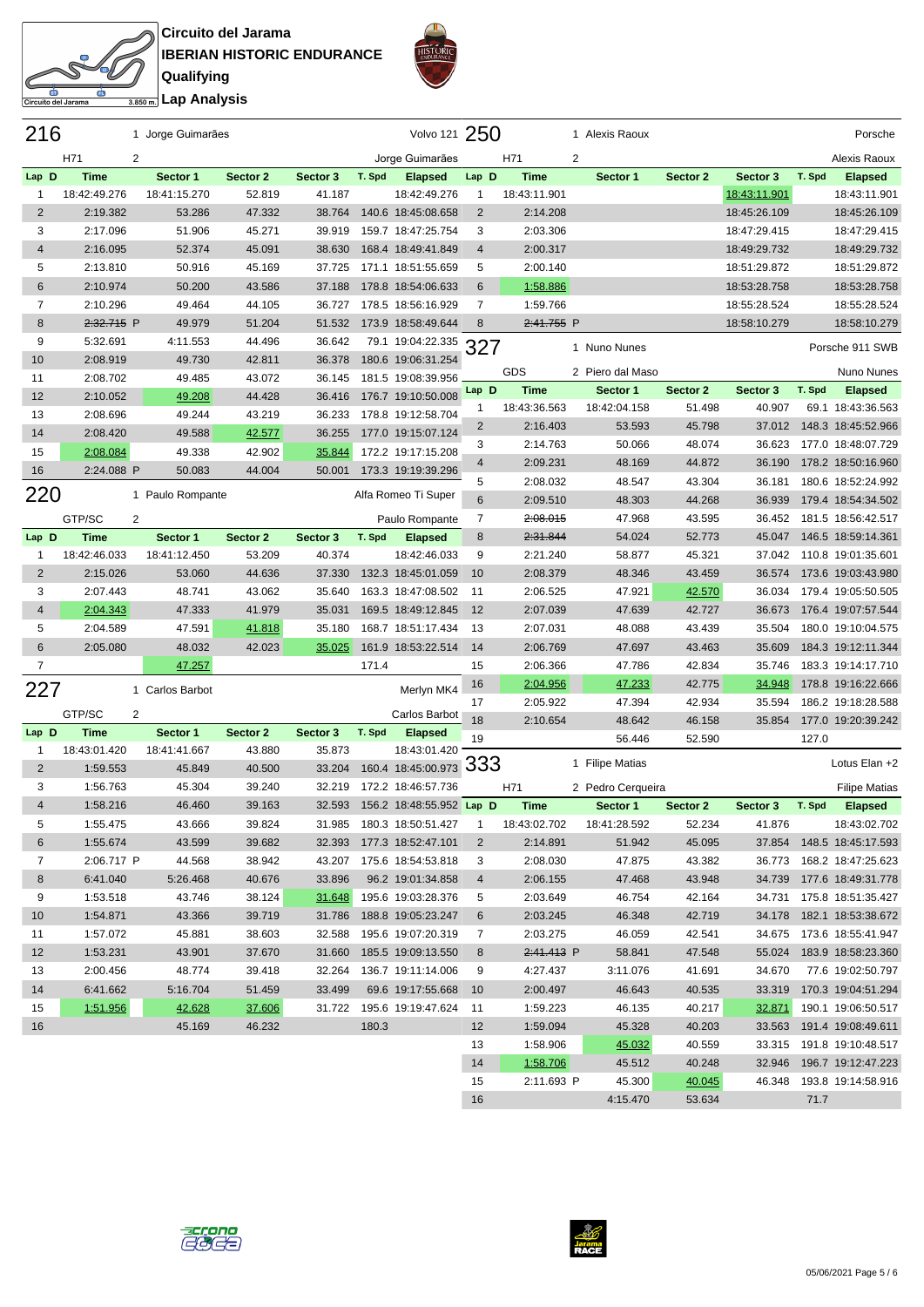## **Circuito del Jarama IBERIAN HISTORIC ENDURANCE Qualifying Lap Analysis**

to del Jarama



| 337            |              | 1 | Piero dal Maso      |          |          |        | Porsche 911 2.5ST  |
|----------------|--------------|---|---------------------|----------|----------|--------|--------------------|
|                | H71          |   | 2 Nuno Nunes        |          |          |        | Piero dal Maso     |
| Lap D          | <b>Time</b>  |   | Sector 1            | Sector 2 | Sector 3 | T. Spd | <b>Elapsed</b>     |
| 1              | 18:45:47.188 |   | 18:44:05.833        | 58.044   | 43.311   | 53.8   | 18:45:47.188       |
| $\overline{2}$ | 2:26.621     |   | 56.863              | 49.173   | 40.585   | 139.1  | 18:48:13.809       |
| 3              | 2:12.019     |   | 50.596              | 44.384   | 37.039   |        | 159.5 18:50:25.828 |
| $\overline{4}$ | 2:11.031     |   | 50.120              | 44.616   | 36.295   |        | 170.6 18:52:36.859 |
| 5              | 2:09.568     |   | 49.258              | 43.265   | 37.045   |        | 171.9 18:54:46.427 |
| 6              | 2:23.084 P   |   | 50.705              | 43.999   | 48.380   |        | 151.0 18:57:09.511 |
| $\overline{7}$ | 4:01.703     |   | 2:41.669            | 46.157   | 33.877   |        | 52.3 19:01:11.214  |
| 8              | 2:01.025     |   | 46.591              | 40.892   | 33.542   | 171.9  | 19:03:12.239       |
| 9              | 2:00.763     |   | 46.514              | 40.197   | 34.052   | 192.1  | 19:05:13.002       |
| 10             | 2:03.942     |   | 46.166              | 40.335   | 37.441   |        | 181.5 19:07:16.944 |
| 11             | 2:12.841 P   |   | 47.330              | 41.760   | 43.751   |        | 169.2 19:09:29.785 |
| 12             | 4:08.686     |   | 2:54.137            | 41.246   | 33.303   |        | 77.5 19:13:38.471  |
| 13             | 2:00.676     |   | 46.110              | 40.576   | 33.990   | 177.9  | 19:15:39.147       |
| 14             | 2:00.790     |   | 46.325              | 40.809   | 33.656   |        | 185.2 19:17:39.937 |
| 15             | 2:00.257     |   | 46.068              | 40.235   | 33.954   | 180.0  | 19:19:40.194       |
| 16             | 2:01.190     |   | 46.583              | 40.594   | 34.013   |        | 173.6 19:21:41.384 |
| 17             |              |   | 51.257              | 44.509   |          | 145.1  |                    |
| 503            |              | 1 | Guillermo Velasco   |          |          |        | Datsun 1200        |
|                | GDS          |   | 2 Francisco Freitas |          |          |        | <b>AECD</b>        |
| Lap D          | <b>Time</b>  |   | Sector 1            | Sector 2 | Sector 3 | T. Spd | <b>Elapsed</b>     |
| 1              | 18:43:15.255 |   | 18:41:44.133        | 50.444   | 40.678   |        | 18:43:15.255       |
| $\overline{2}$ | 2:29.880     |   | 56.362              | 52.953   | 40.565   |        | 140.2 18:45:45.135 |
| 3              | 2:24.975     |   | 55.169              | 49.471   | 40.335   |        | 140.2 18:48:10.110 |
| $\overline{4}$ | 2:24.053     |   | 55.541              | 48.604   | 39.908   | 143.0  | 18:50:34.163       |
| 5              | 2:22.599     |   | 54.749              | 48.218   | 39.632   |        | 141.5 18:52:56.762 |

6 2:22.385 53.457 49.371 39.557 142.1 18:55:19.147 2:58.101 P 54.685 55.698 1:07.718 140.0 18:58:17.248 5:28.491 3:52.380 53.147 42.964 61.8 19:03:45.739 2:23.650 54.992 49.013 39.645 139.7 19:06:09.389 2:23.284 55.130 48.750 39.404 138.1 19:08:32.673 11 2:23.264 54.017 49.944 39.303 141.3 19:10:55.937 2:23.119 54.607 48.897 39.615 139.7 19:13:19.056 2:40.850 P 55.142 51.054 54.654 138.2 19:15:59.906



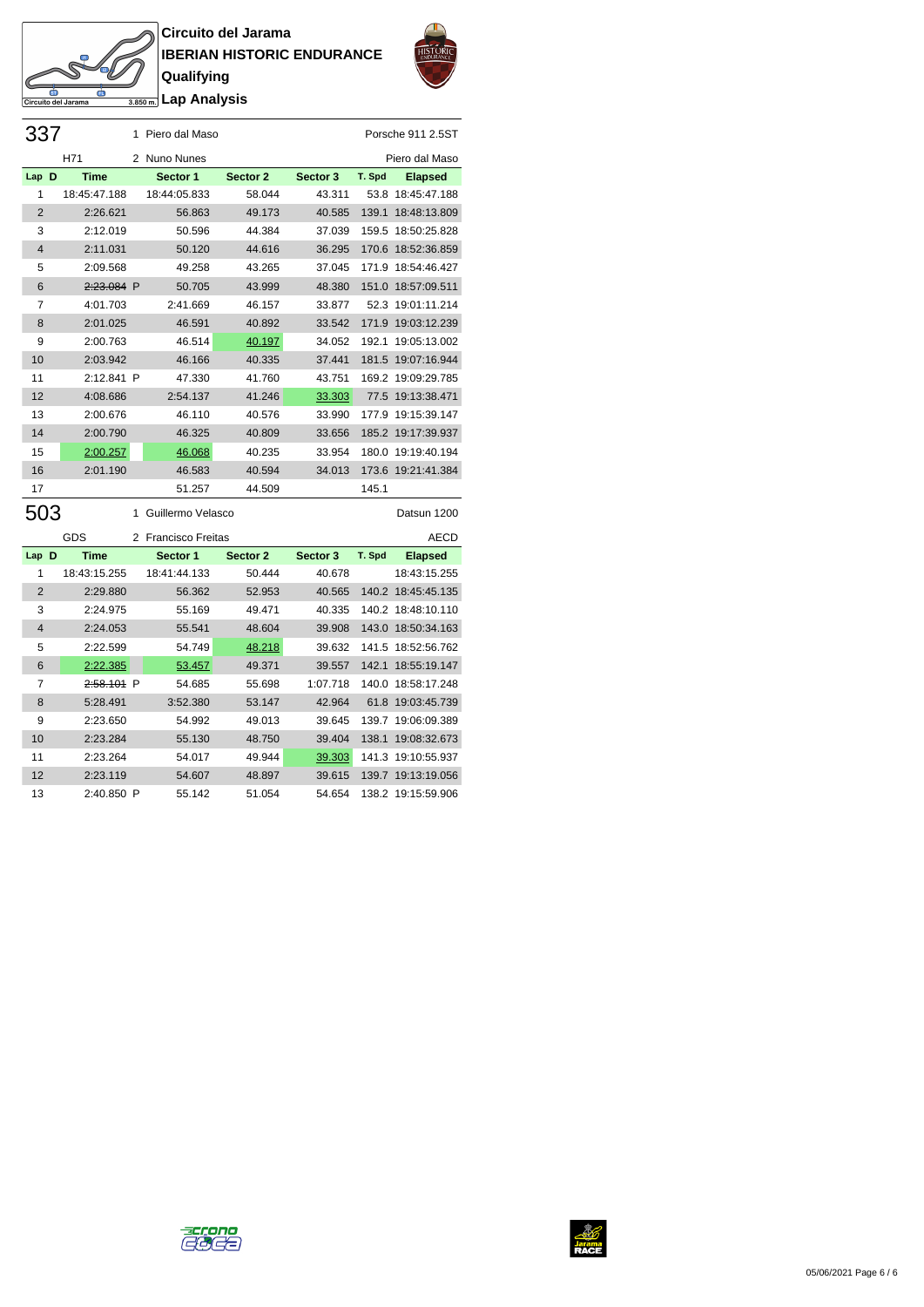



|                   |             | Sector - 1               |        |             | Sector - 2               |        |                 | Sector - 3               | <b>Ideal Lap vs Best Lap</b> |              |             |                          |                                |                      |                         |
|-------------------|-------------|--------------------------|--------|-------------|--------------------------|--------|-----------------|--------------------------|------------------------------|--------------|-------------|--------------------------|--------------------------------|----------------------|-------------------------|
| Clas              | $N^{\circ}$ | <b>Driver</b>            | Time   | $N^{\circ}$ | <b>Driver</b>            | Time   | $N^{\circ}$     | <b>Driver</b>            | <b>Time</b> Clas             |              | $N^{\circ}$ | <b>Driver</b>            | <b>Ideal Lap Best Lap Clas</b> |                      |                         |
|                   | 19          | Jordi Puig               | 41.713 | 19          | Jordi Puig               | 36.730 | 19              | Jordi Puig               | 30.402                       | $\mathbf 1$  | 19          | Jordi Puig               |                                | 1:48.845 1:48.845    | $\blacksquare$          |
| 2                 | 227         | <b>Carlos Barbot</b>     | 42.628 | 60          | Pedro B. Rezende         | 37.047 | 155             | Martinez - Fuster        | 31.303                       | $\mathbf{2}$ | 60          | Pedro B. Rezende         |                                | 1:51.717 1:51.756    | $\overline{\mathbf{2}}$ |
| 3                 | 60          | Pedro B. Rezende         | 42.879 | 85          | Carlos Zorrilla - Moreno | 37.533 | 48              | Ferreira - Carvalho      | 31.460                       | 3            | 227         | Carlos Barbot            |                                | 1:51.882 1:51.956    | - 3                     |
| 4                 | 155         | Martinez - Fuster        | 43.159 | 227         | <b>Carlos Barbot</b>     | 37.606 | 176             | <b>Eduardo Davila</b>    | 31.647                       | 4            | 155         | Martinez - Fuster        |                                | 1:52.272 1:52.643    | $\overline{4}$          |
| 5                 | 48          | Ferreira - Carvalho      | 43.294 | 75          | Brizido - P. Cardoso     | 37.732 | 227             | <b>Carlos Barbot</b>     | 31.648                       | 5            | 48          | Ferreira - Carvalho      | 1:52.664 1:53.009              |                      | - 5                     |
| 6                 | 176         | Eduardo Davila           | 43.411 | 155         | Martinez - Fuster        | 37.810 | 75              | Brizido - P. Cardoso     | 31.670                       | 6            | 176         | <b>Eduardo Davila</b>    |                                | 1:53.026 1:53.204    | $\overline{7}$          |
| 7                 | 85          | Carlos Zorrilla - Moreno | 43.524 | 48          | Ferreira - Carvalho      | 37.910 | 60              | Pedro B. Rezende         | 31.791                       | 7            | 85          | Carlos Zorrilla - Moreno |                                | 1:53.067 1:53.276    | - 8                     |
| 8                 | 75          | Brizido - P. Cardoso     | 43.700 | 176         | <b>Eduardo Davila</b>    | 37.968 | 85              | Carlos Zorrilla - Moreno | 32.010                       | 8            | 75          | Brizido - P. Cardoso     |                                | 1:53.102 1:53.145    | - 6                     |
| 9                 | 101         | Vasco Nina               | 44.169 | 33          | S. Coutinho - Maia       | 38.505 | 58              | Gutiérrez - Fúster       | 32.445                       | 9            | 101         | Vasco Nina               |                                | 1:55.729 1:55.979    | - 9                     |
| 10                | 83          | Duarte - S. Jesus        | 44.522 | 101         | Vasco Nina               | 39.110 | 101             | Vasco Nina               | 32.450                       | 10           | 33          | S. Coutinho - Maia       |                                | 1:56.334 1:57.108    | $-11$                   |
| 11                | 33          | S. Coutinho - Maia       | 45.026 | 83          | Duarte - S. Jesus        | 39.167 | 83              | Duarte - S. Jesus        | 32.782                       | 11           | 83          | Duarte - S. Jesus        | 1:56.471 1:56.598              |                      | - 10                    |
| $12 \overline{ }$ | 333         | Matias - Cerqueira       | 45.032 | 58          | Gutiérrez - Fúster       | 39.547 | 33 <sup>°</sup> | S. Coutinho - Maia       | 32.803                       | 12           | 58          | Gutiérrez - Fúster       |                                | 1:57.138 1:57.138    | 12                      |
| 13                | 58          | Gutiérrez - Fúster       | 45.146 | 333         | Matias - Cerqueira       | 40.045 | 333             | Matias - Cerqueira       | 32.871                       | 13           | 333         | Matias - Cerqueira       | 1:57.948 1:58.706              |                      | - 13                    |
| 14                | 157         | Garcia - Garcia          | 45.479 | 157         | Garcia - Garcia          | 40.083 | 337             | dal Maso - Nunes         | 33.303                       | 14           | 157         | Garcia - Garcia          | 1:59.037 1:59.351              |                      | - 15                    |
| 15                | 337         | dal Maso - Nunes         | 46.068 | 337         | dal Maso - Nunes         | 40.197 | 157             | Garcia - Garcia          | 33.475                       | 15           | 337         | dal Maso - Nunes         |                                | 1:59.568 2:00.257    | - 16                    |
| 16                | 14          | Mira Gomes - Afoito      | 46.435 | 14          | Mira Gomes - Afoito      | 40.655 | 14              | Mira Gomes - Afoito      | 33.958                       | 16           | 14          | Mira Gomes - Afoito      |                                | 2:01.048 2:01.342    | $-17$                   |
| 17                | 104         | Gama Rocha - Gama        | 46.920 | 153         | Manuel de la Torre       | 41.562 | 153             | Manuel de la Torre       | 34.154                       | 17           | 153         | Manuel de la Torre       |                                | 2:02.956 2:03.345    | - 18                    |
| 18                | 327         | Nunes - dal Maso         | 47.233 | 220         | Paulo Rompante           | 41.818 | 104             | Gama Rocha - Gama        | 34.549                       | 18           | 104         | Gama Rocha - Gama        |                                | 2:03.338 2:03.918    | $-19$                   |
| 19                | 153         | Manuel de la Torre       | 47.240 | 104         | Gama Rocha - Gama        | 41.869 | 327             | Nunes - dal Maso         | 34.948                       | 19           | 220         | Paulo Rompante           |                                | 2:04.100 2:04.343    | - 20                    |
| 20                | 220         | Paulo Rompante           | 47.257 | 198         | Bajo Robles - Bajo       | 42.313 | 198             | Bajo Robles - Bajo       | 34.991                       | 20           | 327         | Nunes - dal Maso         |                                | 2:04.751 2:04.956    | 21                      |
| 21                | 66          | Antonio Cubero           | 47.871 | 66          | Antonio Cubero           | 42.418 | 220             | Paulo Rompante           | 35.025                       | 21           | 198         | Bajo Robles - Bajo       |                                | 2:05.304 2:06.019    | - 23                    |
| 22                | 198         | Bajo Robles - Bajo       | 48.000 | 327         | Nunes - dal Maso         | 42.570 | 66              | Antonio Cubero           | 35.072                       | 22           | 66          | Antonio Cubero           |                                | 2:05.361 2:05.815    | 22                      |
| 23                | 216         | Jorge Guimarães          | 49.208 | 216         | Jorge Guimarães          | 42.577 | 216             | Jorge Guimarães          | 35.844                       | 23           | 216         | Jorge Guimarães          |                                | 2:07.629 2:08.084    | - 24                    |
| 24                | 167         | Neves - Lima             | 49.715 | 109         | Castro - Nas             | 44.697 | 196             | Moriyon - Carvalhosa     | 36.466                       | 24           | 167         | Neves - Lima             |                                | 2:11.166 2:12.206    | - 25                    |
| 25                | 109         | Castro - Nas             | 50.264 | 167         | Neves - Lima             | 44.834 | 167             | Neves - Lima             | 36.617                       | 25           | 196         | Moriyon - Carvalhosa     | 2:11.715 2:12.551              |                      | - 26                    |
| 26                | 196         | Moriyon - Carvalhosa     | 50.307 | 196         | Moriyon - Carvalhosa     | 44.942 | 109             | Castro - Nas             | 37.119                       | 26           | 109         | Castro - Nas             |                                | 2:12.080 2:13.698    | 27                      |
| 27                | 8           | Beltran - Tarrero        | 50.912 | 8           | Beltran - Tarrero        | 45.925 | 8               | Beltran - Tarrero        | 37.368                       | 27           | 8           | Beltran - Tarrero        |                                | 2:14.205 2:14.895    | -28                     |
| 28                | 503         | Velasco - Freitas        | 53.457 | 503         | Velasco - Freitas        | 48.218 | 503             | Velasco - Freitas        | 39.303                       | 28           | 503         | Velasco - Freitas        |                                | 2:20.978 2:22.385    | - 29                    |
| 29                | 107         | Delso - de Miguel        | 55.285 | 107         | Delso - de Miguel        | 49.571 | 107             | Delso - de Miguel        | 39.892                       | 29           | 107         | Delso - de Miguel        |                                | 2:24.748 2:24.873    | - 30                    |
| 30                | 199         | Crespillo - Alonso       | 56.575 | 199         | Crespillo - Alonso       | 50.449 |                 | 199 Crespillo - Alonso   | 41.207                       | 30           | 199         | Crespillo - Alonso       |                                | 2:28.231 2:31.397 31 |                         |
|                   |             |                          |        |             |                          |        |                 |                          |                              |              |             |                          |                                |                      |                         |



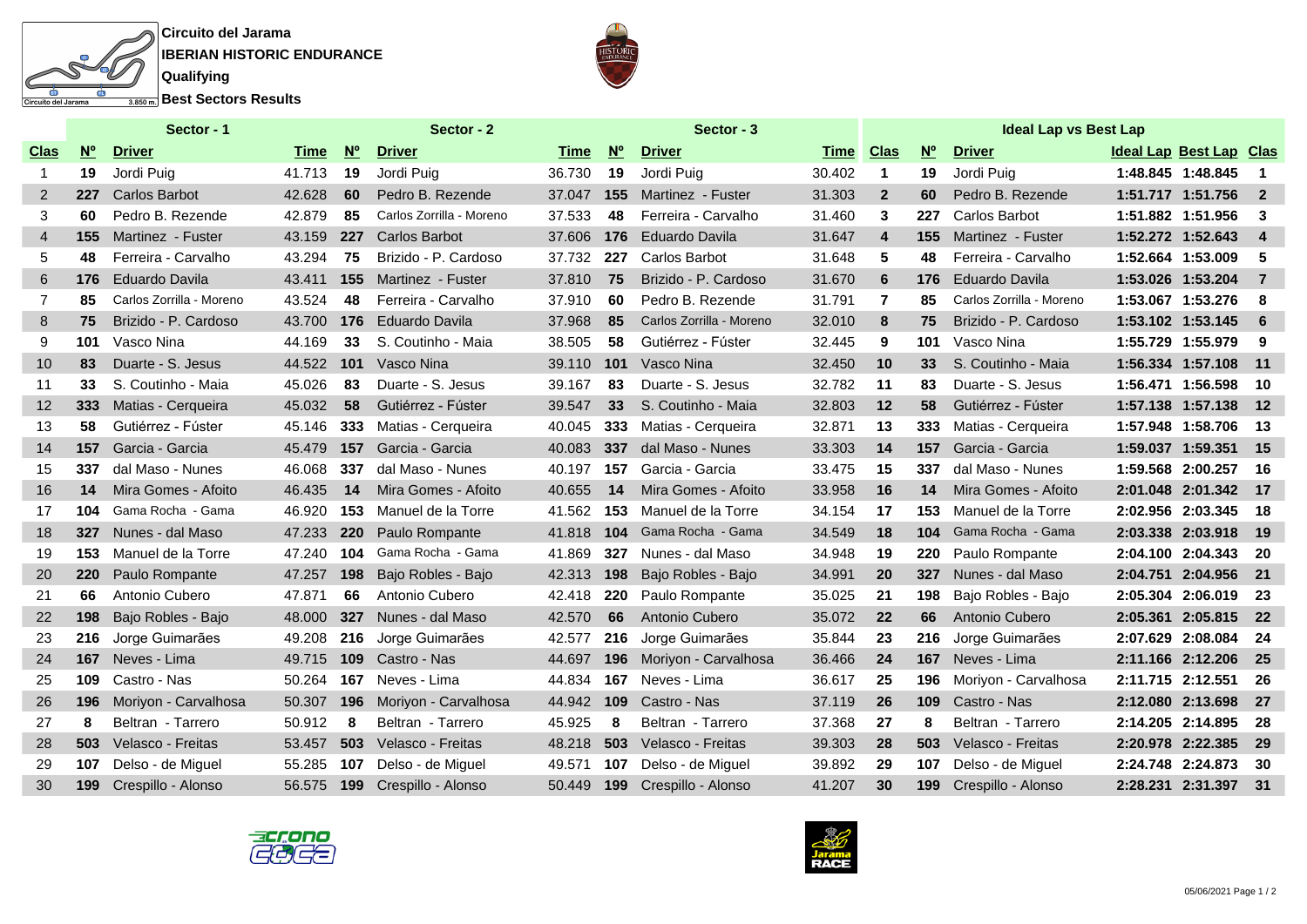**Circuito del Jarama IBERIAN HISTORIC ENDURANCE GET Qualifying** क ъ  $\frac{1}{\sqrt{3.850 \text{ m}}}$ Best Sectors Results Circuito del Jarama



|  | Sector - ˈ              | Sector - 2 | Sector - 3                |  |                           | Ideal Lap vs Best Lap |  |  |                         |                         |  |
|--|-------------------------|------------|---------------------------|--|---------------------------|-----------------------|--|--|-------------------------|-------------------------|--|
|  | Clas Nº Driver          | Time N°    | <b>Driver</b>             |  | Time N° Driver            |                       |  |  | Time Clas Nº Driver     | Ideal Lap Best Lap Clas |  |
|  | <b>250</b> Alexis Raoux |            | Transpon 250 Alexis Raoux |  | Transpon 250 Alexis Raoux | Transpon <b>31</b>    |  |  | <b>250</b> Alexis Raoux | Transpon 1:58.886       |  |



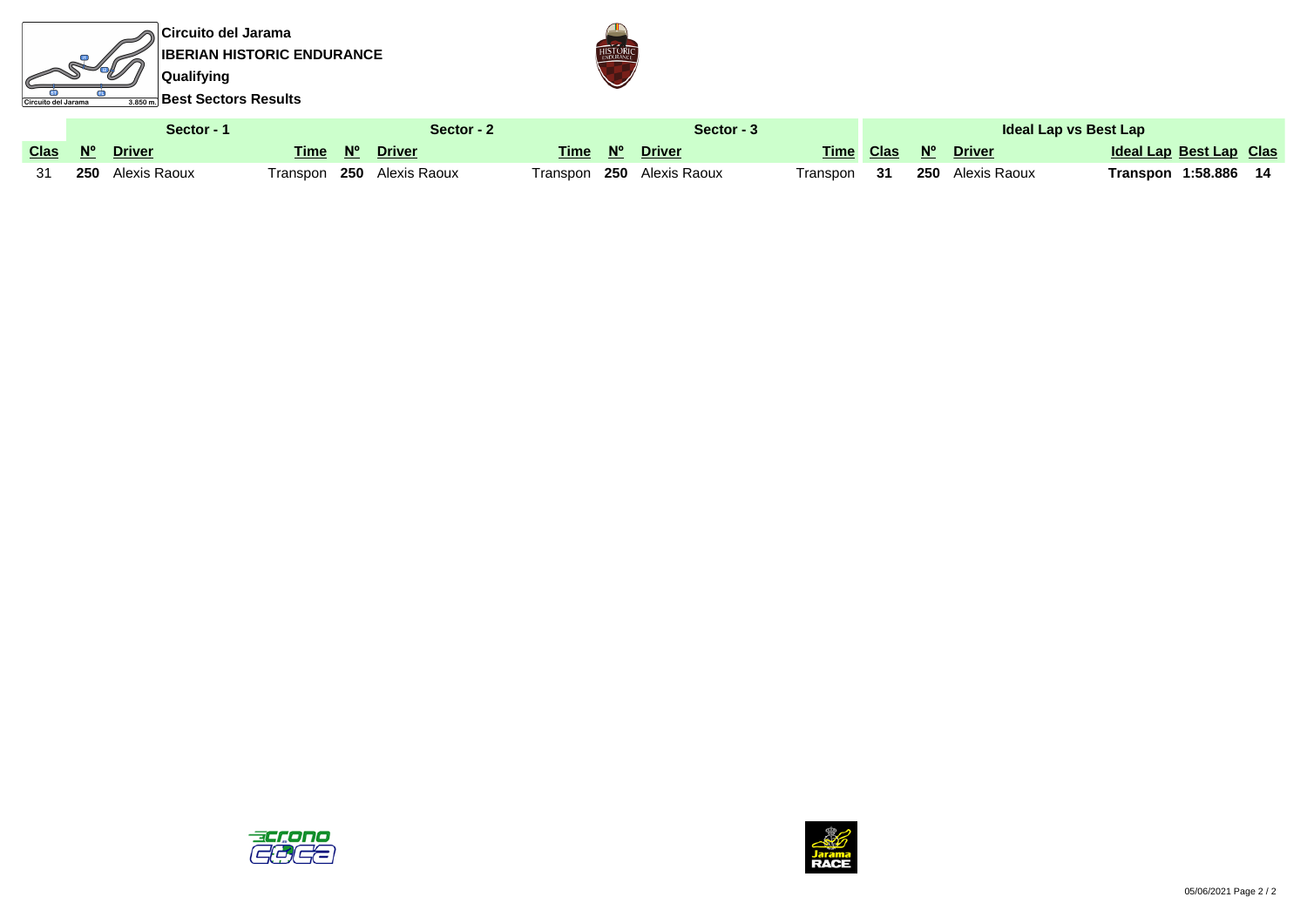

| <b>Circuito del Jarama</b>                   |
|----------------------------------------------|
| <b>IBERIAN HISTORIC ENDURANCE</b>            |
| Qualifying                                   |
| $\frac{1}{3.850 \text{ m}}$ Best 5 Lap Times |
|                                              |

|   |                |                                      |                         |                          |                             |                 |     | <b>Best 1</b>              |                | Best 2   |     | <b>Best 3</b>                                                                    |     | Best 4      |     | Best 5                    |  |
|---|----------------|--------------------------------------|-------------------------|--------------------------|-----------------------------|-----------------|-----|----------------------------|----------------|----------|-----|----------------------------------------------------------------------------------|-----|-------------|-----|---------------------------|--|
|   |                | CI Nº Entrant/Team                   | Driver 1                | Driver <sub>2</sub>      | <b>Vehicle</b>              | Cat             | CI. | Time                       | Lap            | Time     | Lap | Time                                                                             | Lap | Time        | Lap | Time Lap                  |  |
|   |                | 1 19 Jordi Puig                      | Jordi Puig              |                          | Ford GT40                   | GTP/SC          |     | 1 1:48.845                 | 7              | 1:49.963 |     | 11 1:49.988 13 1:50.265                                                          |     |             | - 6 | 1:51.281 10               |  |
| 2 |                | 60 Pedro B. Rezende                  | Pedro B. Rezende        |                          | Porsche 911 3.0RS           | H76             |     | 1 1:51.756                 | 8              |          |     | 1:53.280  7  1:53.645  11  1:54.896  12  1:55.798  4                             |     |             |     |                           |  |
| 3 |                | 227 Carlos Barbot                    | Carlos Barbot           |                          | Merlyn MK4                  | GTP/SC          |     | 2 1:51.956                 |                |          |     | 15  1:53.231  12  1:53.518  9  1:54.871  10  1:55.475  5                         |     |             |     |                           |  |
|   | 4 155 AECD     |                                      | <b>Alfredo Martinez</b> | Jesus Fuster             | Porsche 911 3.0 RS          | H76             |     | $2 \quad 1:52.643 \quad 9$ |                | 1:52.929 |     | 6   1:53.887   5   1:54.707   4   1:55.239   3                                   |     |             |     |                           |  |
| 5 |                | 48 Miquel Ferreira                   | <b>Miquel Ferreira</b>  | Francisco Carvalho       | Ford Escort RS1600          | H71             |     | 1 1:53.009                 | - 9            | 1:53.774 | -6  | 1:54.301                                                                         |     | 10 1:54.684 | 4   | 1:55.152 5                |  |
| 6 |                | 75 Carlos Brizido                    | Carlos Brizido          | João P. Cardoso          | Porsche 911 3.0RS           | H76             |     |                            |                |          |     | 3   1:53.145   15   1:53.567   12   1:53.972   11   1:56.535   10   1:58.096   6 |     |             |     |                           |  |
|   | 7 176 AECD     |                                      | Eduardo Davila          |                          | Porsche 911 3.0RS           | H76             |     |                            |                |          |     | 4 1:53.204 6 1:54.109 7 1:54.449 11 1:54.534                                     |     |             |     | 4 1:55.201 5              |  |
|   | 8 85 AECD      |                                      | Juan Carlos Zorrilla    | <b>Tomas Moreno</b>      | Porsche 3.0RS               | H76             |     |                            |                |          |     | 5 1:53.276 8 1:53.941 11 1:54.071 7 2:03.377 9 2:06.605 3                        |     |             |     |                           |  |
| 9 |                | <b>101</b> Vasco Nina                | Vasco Nina              |                          | Porsche 911 2.8 RSR         | H76             |     |                            |                |          |     | 6 1:55.979 13 1:56.221 18 1:56.278 10 1:56.437                                   |     |             |     | 12 1:56.600 16            |  |
|   |                | 10 83 Bruno Duarte                   | <b>Bruno Duarte</b>     | Filipe S. Jesus          | Porsche 911 3.0RS           | H76             |     |                            |                |          |     | 7   1:56.598  12  1:56.865  16  1:57.172  13  1:57.469  10  1:58.238  11         |     |             |     |                           |  |
|   | 11 33          | Domingos S. Coutinho                 | Domingos S. Coutinho    | Rui Maia                 | <b>BMW 2800 CS</b>          | H71             |     |                            |                |          |     | 2 1:57.108 13 1:57.729 14 1:58.147 12 1:58.181 16 1:58.773 11                    |     |             |     |                           |  |
|   | 12 58 AECD     |                                      | Antonio Gutiérrez       | Jesus Fúster             | Porsche 2.5 ST              | H71             |     | 3 1:57.138                 | $\overline{4}$ |          |     | 2:00.451 3 2:01.612 15 2:01.639 16 2:01.874 11                                   |     |             |     |                           |  |
|   |                | 13 333 Filipe Matias                 | <b>Filipe Matias</b>    | Pedro Cerqueira          | Lotus Elan +2               | H71             |     |                            |                |          |     | 4  1:58.706  14  1:58.906  13  1:59.094  12  1:59.223  11  2:00.497  10          |     |             |     |                           |  |
|   |                | 14 250 Alexis Raoux                  | Alexis Raoux            |                          | Porsche                     | H71             |     | $5 \quad 1:58.886$         |                |          |     | 6 1:59.766 7 2:00.140 5 2:00.317 4                                               |     |             |     | 2:03.306 3                |  |
|   |                | 15 157 CD Escuderia Classicos Alcala | Alfonso Garcia          | Ildefonso Garcia         | Porsche 911 2,5 ST          | H71             |     |                            |                |          |     | 6  1:59.351  11  1:59.930  6  2:00.816  4  2:01.144  12  2:01.449  3             |     |             |     |                           |  |
|   |                | 16 337 Piero dal Maso                | Piero dal Maso          | <b>Nuno Nunes</b>        | Porsche 911 2.5ST           | H71             |     |                            |                |          |     | 7 2:00.257 15 2:00.676 13 2:00.763 9                                             |     |             |     | 2:00.790  14  2:01.025  8 |  |
|   |                | 17 14 João Mira Gomes                | João Mira Gomes         | Nuno Afoito              | Lotus Seven                 | GTP/SC          |     |                            |                |          |     | 3 2:01.342 14 2:02.771 10 2:03.666 12 2:04.680 13 2:04.681 11                    |     |             |     |                           |  |
|   | 18 153 AECD    |                                      | Manuel de la Torre      |                          | Porsche 914/6               | H71             |     |                            |                |          |     | 8 2:03.345 10 2:03.943 6 2:04.211 5 2:05.029 11 2:05.558 9                       |     |             |     |                           |  |
|   |                | 19 104 Luis Gama Rocha               | Luis Gama Rocha         | Diogo Gama Rocha         | <b>Ford Cortina Lotus</b>   | <b>GDS</b>      |     | 1 2:03.918                 |                |          |     | 12 2:04.720 11 2:04.910 16 2:05.068                                              |     |             |     | 17 2:05.401 14            |  |
|   |                | 20 220 Paulo Rompante                | Paulo Rompante          |                          | Alfa Romeo Ti Super         | GTP/SC          |     |                            |                |          |     | 4 2:04.343 4 2:04.589 5 2:05.080 6 2:07.443 3 2:15.026 2                         |     |             |     |                           |  |
|   |                | 21 327 Nuno Nunes                    | Nuno Nunes              | Piero dal Maso           | Porsche 911 SWB             | <b>GDS</b>      |     | 2 2:04.956                 |                |          |     | 16  2:05.922  17  2:06.366  15  2:06.525  11  2:06.769  14                       |     |             |     |                           |  |
|   |                | 22 66 Escuderia Barcelona            | Antonio Cubero          |                          | Porsche 911 3.0 RS          | H76             |     |                            |                |          |     | 8 2:05.815 10 2:07.439 11 2:09.907 9 2:10.185 8 2:11.520 5                       |     |             |     |                           |  |
|   |                | 23 198 Zaragoza Romero               | Alvaro Bajo Robles      | Mauricio Bajo            | Seat 124                    | H76             | 9   | 2:06.019                   | - 9            |          |     | 2:06.154 15 2:06.440                                                             | - 6 | 2:07.707    | - 5 | 2:08.746 13               |  |
|   |                | 24 216 Jorge Guimarães               | Jorge Guimarães         |                          | Volvo 121                   | H71             |     | $9$ 2:08.084               |                |          |     | 15  2:08.420  14  2:08.696  13  2:08.702  11  2:08.919  10                       |     |             |     |                           |  |
|   |                | 25 167 João Neves                    | João Neves              | Paulo Lima               | Datsun 1200                 | <b>GDS</b>      |     |                            |                |          |     | 3 2:12.206 11 2:12.430 14 2:12.542 12 2:12.716 5                                 |     |             |     | 2:12.888 15               |  |
|   | 26 196 AECD    |                                      | Pedro Moriyon           | José Carvalhosa          | Porsche 356                 | H <sub>65</sub> |     | $1 \quad 2:12.551$         | $\overline{4}$ |          |     | 2:13.153  14  2:14.424  10  2:15.510  11  2:15.643  9                            |     |             |     |                           |  |
|   | 27 109 AECD    |                                      | Antonio Castro          | Stig Nas                 | Ford Anglia                 | <b>GDS</b>      |     | 4 2:13.698                 | - 9            | 2:14.194 |     | 6 2:20.034 7 2:32.187                                                            |     |             | 2   | 2:34.113 10               |  |
|   |                | 28 8 Esc. Barcelona D'Automobime     | Carlos Beltran          | Pablo Tarrero            | Porsche 911 SWB             | <b>GDS</b>      |     |                            |                |          |     | 5 2:14.895 10 2:15.883 9 2:16.219 11 2:17.137 8 2:17.623 7                       |     |             |     |                           |  |
|   | 29 503 AECD    |                                      | Guillermo Velasco       | <b>Francisco Freitas</b> | Datsun 1200                 | <b>GDS</b>      |     | $6$ 2:22.385               |                |          |     | 6 2:22.599 5 2:23.119 12 2:23.264 11 2:23.284 10                                 |     |             |     |                           |  |
|   | 30 1 <b>07</b> |                                      | Luis Delso              | Carlos de Miguel         | Alfa Romeo Giulietta Sprint | H <sub>65</sub> |     | 2 2:24.873                 | $\overline{4}$ | 2:26.003 |     | 3 2:26.539 2 2:44.949 5                                                          |     |             |     |                           |  |
|   | 31 199         |                                      | Jose Luis Crespillo     | <b>Grabriel Alonso</b>   | Datsun 1200                 | <b>GDS</b>      |     | 7 2:31.397                 |                |          |     | 2 2:34.180 8 2:35.972 7 2:57.389                                                 |     |             |     | 3 5:12.498 6              |  |
|   |                |                                      |                         |                          |                             |                 |     |                            |                |          |     |                                                                                  |     |             |     |                           |  |



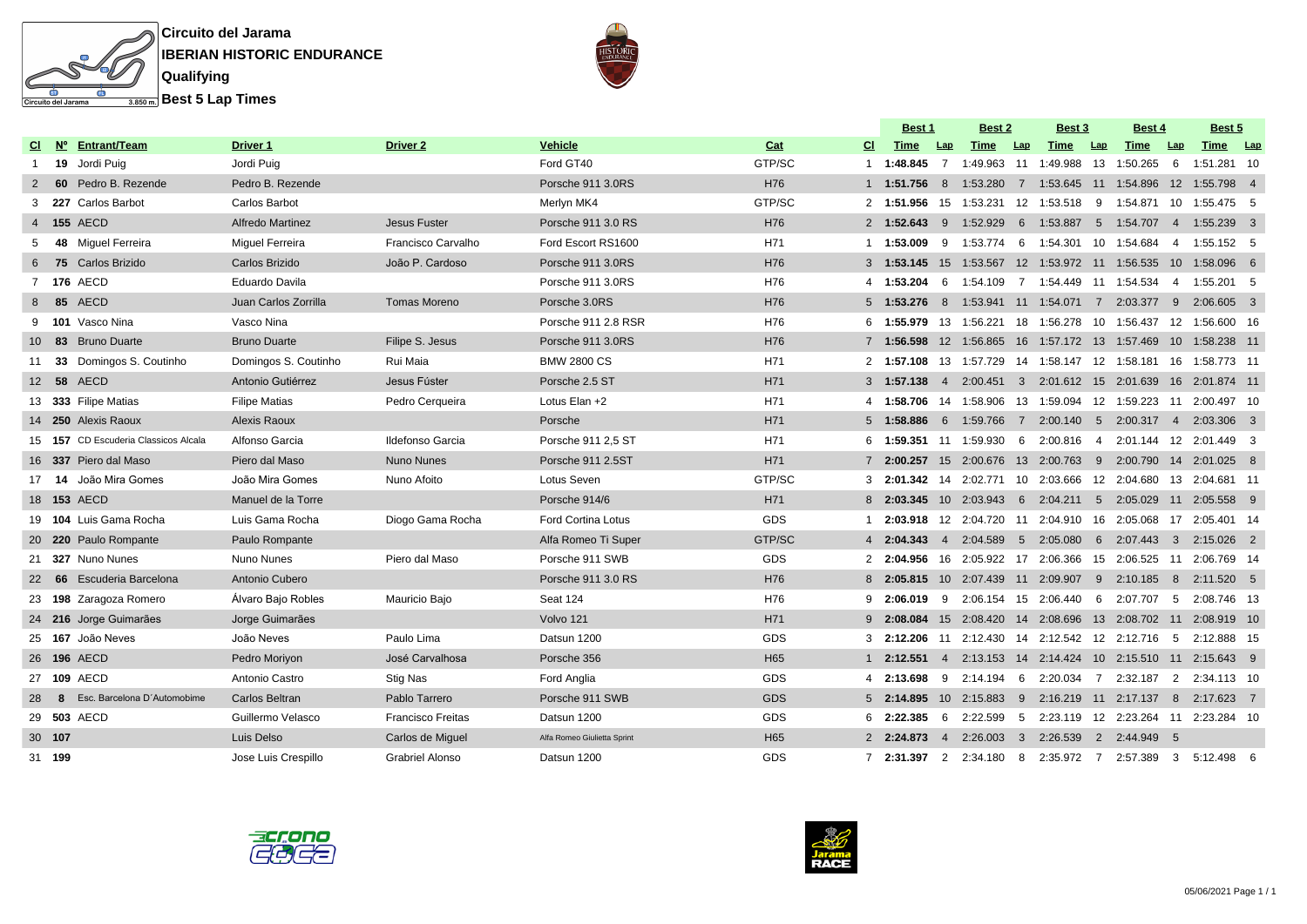

|  |  | <b>IBERIAN HISTORIC ENDURANCE</b> |
|--|--|-----------------------------------|
|  |  |                                   |

|                 |        |                               |                         |                          |                           |                 |                | Top 1 |                | Top <sub>2</sub> |                 | Top 3             |                | Top 4 |                | <u>Top 5</u> |                |                |
|-----------------|--------|-------------------------------|-------------------------|--------------------------|---------------------------|-----------------|----------------|-------|----------------|------------------|-----------------|-------------------|----------------|-------|----------------|--------------|----------------|----------------|
| CI.             | N°     | <b>Entrant/Team</b>           | <b>Driver 1</b>         | Driver <sub>2</sub>      | <b>Vehicle</b>            | Cat             | CI.            | Km/h  |                | Lap Km/h Lap     |                 | Km/h Lap Km/h Lap |                |       |                | Km/h         |                | <u>Lap Avg</u> |
|                 | 60     | Pedro B. Rezende              | Pedro B. Rezende        |                          | Porsche 911 3.0RS         | H76             |                | 212.1 | 11             | 210.9            | 9               | 208.8             |                | 208.0 | 8              | 203.0        | -4             | 208.6          |
| 2               | 75     | Carlos Brizido                | Carlos Brizido          | João P. Cardoso          | Porsche 911 3.0RS         | H76             | $\mathbf{2}$   | 206.5 | 11             | 203.0            | 6               | 199.6             |                | 196.7 | 15             | 195.2        | -5             | 200.2          |
| 3               | 83     | <b>Bruno Duarte</b>           | <b>Bruno Duarte</b>     | Filipe S. Jesus          | Porsche 911 3.0RS         | H76             | 3              | 204.9 | 10             | 196.3            | 16              | 195.6             | 12             | 189.8 | 13             | 182.7        | 11             | 193.8          |
|                 |        | 4 155 AECD                    | <b>Alfredo Martinez</b> | Jesus Fuster             | Porsche 911 3.0 RS        | H76             | $\overline{4}$ | 204.9 | $\overline{7}$ | 200.3            | 10              | 200.0             | 8              | 195.6 | 5              | 192.8        | 3              | 198.7          |
| 5               | 101    | Vasco Nina                    | Vasco Nina              |                          | Porsche 911 2.8 RSR       | H76             | 5              | 200.7 | 12             | 200.3            | 6               | 199.2             | 8              | 197.4 | 10             | 196.3        | 11             | 198.8          |
|                 | 6 333  | <b>Filipe Matias</b>          | <b>Filipe Matias</b>    | Pedro Cerqueira          | Lotus Elan +2             | H71             | $\mathbf{1}$   | 196.7 | 14             | 193.8            | 15              | 191.8             | 13             | 191.4 | 12             | 190.1        | 11             | 192.8          |
|                 | - 227  | Carlos Barbot                 | Carlos Barbot           |                          | Merlyn MK4                | GTP/SC          |                | 195.6 | 9              | 195.6            |                 | 195.6             | 15             | 188.8 | 10             | 188.4        | 14             | 192.8          |
| 8               | 48     | <b>Miguel Ferreira</b>        | <b>Miquel Ferreira</b>  | Francisco Carvalho       | Ford Escort RS1600        | H71             | 2              | 193.8 | $\overline{4}$ | 192.5            | 10 <sup>1</sup> | 192.1             | 6              | 190.1 | $\overline{7}$ | 187.5        | 11             | 191.2          |
|                 |        | 9 337 Piero dal Maso          | Piero dal Maso          | Nuno Nunes               | Porsche 911 2.5ST         | H71             | 3              | 192.1 | 9              | 185.2            | 14              | 181.5             | 10             | 180.0 | 15             | 177.9        | 13             | 183.3          |
| 10 <sup>1</sup> | 58     | AECD                          | Antonio Gutiérrez       | Jesus Fúster             | Porsche 2.5 ST            | H71             | $\overline{4}$ | 186.5 | 11             | 185.8            | 16              | 183.3             | 12             | 182.7 | 10             | 181.8        | 13             | 184.0          |
|                 |        | 11 327 Nuno Nunes             | Nuno Nunes              | Piero dal Maso           | Porsche 911 SWB           | <b>GDS</b>      |                | 186.2 | 17             | 184.3            | 14              | 183.3             | 15             | 181.5 |                | 180.6        | -5             | 183.1          |
|                 | 33     | Domingos S. Coutinho          | Domingos S. Coutinho    | Rui Maia                 | <b>BMW 2800 CS</b>        | H71             | 5              | 184.9 | 5              | 180.9            | 14              | 180.6             | 11             | 178.2 | $\overline{7}$ | 178.2        | 13             | 180.5          |
|                 |        | 13 104 Luis Gama Rocha        | Luis Gama Rocha         | Diogo Gama Rocha         | <b>Ford Cortina Lotus</b> | <b>GDS</b>      |                | 181.8 | 17             | 180.0            | 16              | 173.0             | -14            | 172.2 | 15             | 171.9        | 12             | - 175.8        |
|                 |        | 14 216 Jorge Guimarães        | Jorge Guimarães         |                          | Volvo 121                 | H71             | 6              | 181.5 | 11             | 180.6            | 10              | 178.8             | 6              | 178.8 | 13             | 178.5        | 7              | 179.6          |
|                 | 15 14  | João Mira Gomes               | João Mira Gomes         | Nuno Afoito              | Lotus Seven               | GTP/SC          | 2              | 179.1 | 12             | 177.9            | 13              | 176.1             | 9              | 172.5 | 14             | 171.1        | 10             | 175.3          |
|                 | 16 157 | CD Escuderia Classicos Alcala | Alfonso Garcia          | <b>Ildefonso Garcia</b>  | Porsche 911 2,5 ST        | H71             | $7^{\circ}$    | 173.9 | 6              | 172.5            | $\overline{4}$  | 171.7             | 14             | 169.8 | 8              | 167.9        |                | 171.1          |
|                 |        | 17 220 Paulo Rompante         | Paulo Rompante          |                          | Alfa Romeo Ti Super       | GTP/SC          | 3              | 171.4 | 7              | 169.5            | 4               | 168.7             | -5             | 163.3 | 3              | 161.9        | 6              | 167.0          |
|                 |        | 18 196 AECD                   | Pedro Moriyon           | José Carvalhosa          | Porsche 356               | H <sub>65</sub> | 1              | 170.0 | $\overline{4}$ | 168.4            | 5               | 156.5             | 15             | 155.6 | $\overline{2}$ | 151.0        | $\mathbf{3}$   | 160.3          |
|                 |        | 19 153 AECD                   | Manuel de la Torre      |                          | Porsche 914/6             | H71             | 8              | 169.5 | 10             | 162.1            | -7              | 162.1             | -11            | 160.4 | -9             | 158.5        | 3              | 162.5          |
|                 |        | 20 109 AECD                   | Antonio Castro          | <b>Stig Nas</b>          | Ford Anglia               | <b>GDS</b>      | 3              | 168.2 |                | 149.1            | 9               | 147.1             | $\overline{4}$ | 142.8 | 6              | 124.4        | 10             | 146.3          |
| 21              |        | Esc. Barcelona D'Automobime   | Carlos Beltran          | Pablo Tarrero            | Porsche 911 SWB           | <b>GDS</b>      |                | 167.9 | 10             | 167.4            | -11             | 158.1             | 9              | 153.8 | -7             | 153.1        | 8              | 160.1          |
|                 | 22 66  | Escuderia Barcelona           | Antonio Cubero          |                          | Porsche 911 3.0 RS        | H76             | 6              | 167.9 | 10             | 160.9            | 6               | 158.3             | 11             | 152.9 | 9              | 145.9        | 3              | 157.2          |
|                 | 23 199 |                               | Jose Luis Crespillo     | <b>Grabriel Alonso</b>   | Datsun 1200               | <b>GDS</b>      | 5              | 145.5 | -5             | 140.2            | 2               | 138.4             | 9              | 137.4 | 3              | 135.3        | -8             | 139.4          |
|                 |        | 24 503 AECD                   | Guillermo Velasco       | <b>Francisco Freitas</b> | Datsun 1200               | <b>GDS</b>      | 6              | 143.0 | 4              | 142.1            | 6               | 141.5             | 5              | 141.3 | 11             | 140.2        | $\overline{2}$ | 141.6          |
|                 |        |                               |                         |                          |                           |                 |                |       |                |                  |                 |                   |                |       |                |              |                |                |



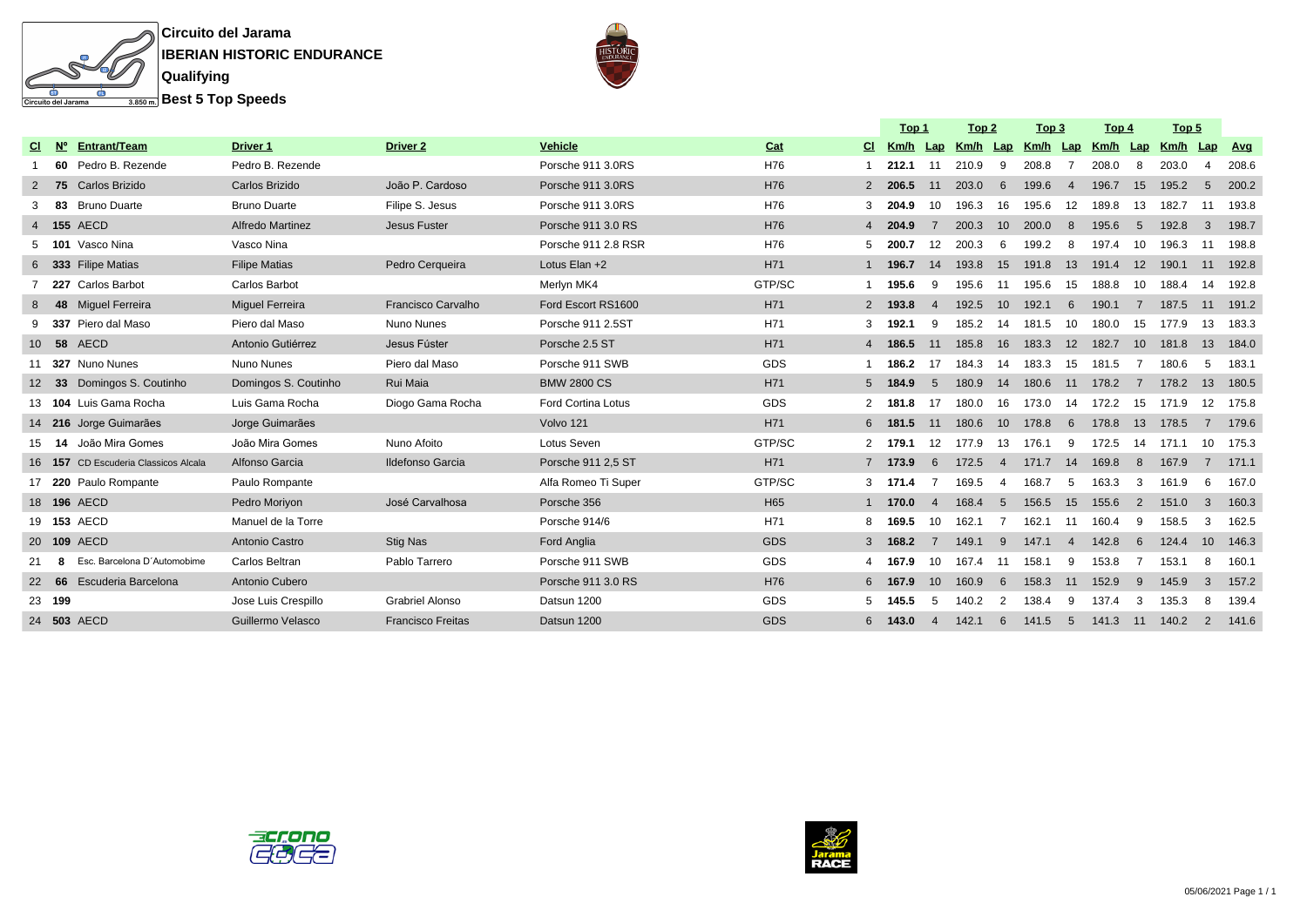



**Fastest Laps Sequence**

|    |              |           |    | Lap Time of Day Session Time $N^{\circ}$ Entrant/Team | Driver <sub>1</sub> | Driver <sub>2</sub>     | <b>Vehicle</b>     | <b>Cat</b> | Time               | Km/h  |
|----|--------------|-----------|----|-------------------------------------------------------|---------------------|-------------------------|--------------------|------------|--------------------|-------|
|    | 18:44:46.642 | 9:46.642  |    | 157 CD Escuderia Classicos Alcala                     | Alfonso Garcia      | <b>Ildefonso Garcia</b> | Porsche 911 2.5 ST | H71        | 2:09.559           | 106.9 |
|    | 18:44:57.285 | 9:57.285  |    | 19 Jordi Puig                                         | Jordi Puig          |                         | Ford GT40          | GTP/SC     | 1:56.804           | 118.6 |
|    | 18:46:50.633 | 11:50.633 |    | 19 Jordi Puig                                         | Jordi Puig          |                         | Ford GT40          | GTP/SC     | $1:53.348$ $122.2$ |       |
|    | 18:48:43.638 | 13:43.638 |    | 19 Jordi Puig                                         | Jordi Puig          |                         | Ford GT40          | GTP/SC     | 1:53.005           | 122.6 |
| 6. | 18:52:37.047 | 17:37.047 |    | 19 Jordi Puig                                         | Jordi Puig          |                         | Ford GT40          | GTP/SC     | 1:50.265           | 125.6 |
|    | 18:54:25.892 | 19:25.892 | 19 | Jordi Puig                                            | Jordi Puig          |                         | Ford GT40          | GTP/SC     | 1:48.845           | 127.3 |



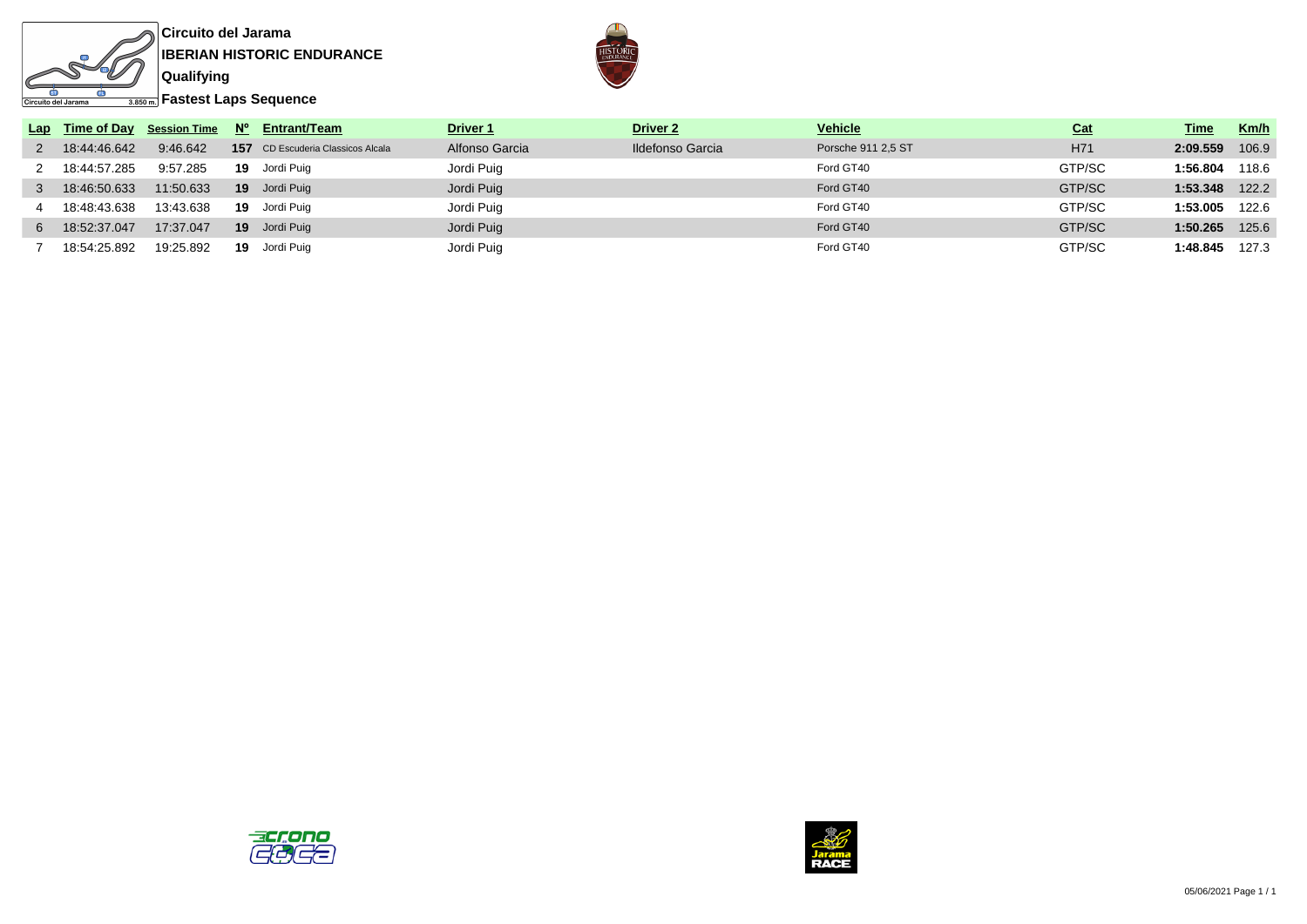



**Event Best Maximum Speed**

|                 | Nº Entrant/Team                   | Driver 1               | <b>Driver 2</b>           | <b>Vehicle</b>      | Cat        | Km/h Session     |
|-----------------|-----------------------------------|------------------------|---------------------------|---------------------|------------|------------------|
| 60              | Pedro B. Rezende                  | Pedro B. Rezende       |                           | Porsche 911 3.0RS   | H76        | 212.1 Qualifying |
|                 | 75 Carlos Brizido                 | Carlos Brizido         | João P. Cardoso           | Porsche 911 3.0RS   | H76        | 206.5 Qualifying |
| 83              | <b>Bruno Duarte</b>               | <b>Bruno Duarte</b>    | Filipe S. Jesus           | Porsche 911 3.0RS   | H76        | 204.9 Qualifying |
|                 | <b>155 AECD</b>                   | Alfredo Martinez       | Jesus Fuster              | Porsche 911 3.0 RS  | H76        | 204.9 Qualifying |
|                 | 101 Vasco Nina                    | Vasco Nina             |                           | Porsche 911 2.8 RSR | H76        | 200.7 Qualifying |
|                 | 333 Filipe Matias                 | <b>Filipe Matias</b>   | Pedro Cerqueira           | Lotus Elan +2       | H71        | 196.7 Qualifying |
|                 | 227 Carlos Barbot                 | Carlos Barbot          |                           | Merlyn MK4          | GTP/SC     | 195.6 Qualifying |
|                 | 48 Miguel Ferreira                | <b>Miguel Ferreira</b> | <b>Francisco Carvalho</b> | Ford Escort RS1600  | H71        | 193.8 Qualifying |
|                 | 337 Piero dal Maso                | Piero dal Maso         | Nuno Nunes                | Porsche 911 2.5ST   | H71        | 192.1 Qualifying |
|                 | 58 AECD                           | Antonio Gutiérrez      | Jesus Fúster              | Porsche 2.5 ST      | H71        | 186.5 Qualifying |
|                 | 327 Nuno Nunes                    | Nuno Nunes             | Piero dal Maso            | Porsche 911 SWB     | <b>GDS</b> | 186.2 Qualifying |
| 33 <sup>°</sup> | Domingos S. Coutinho              | Domingos S. Coutinho   | Rui Maia                  | <b>BMW 2800 CS</b>  | H71        | 184.9 Qualifying |
|                 | 104 Luis Gama Rocha               | Luis Gama Rocha        | Diogo Gama Rocha          | Ford Cortina Lotus  | <b>GDS</b> | 181.8 Qualifying |
|                 | 216 Jorge Guimarães               | Jorge Guimarães        |                           | Volvo 121           | H71        | 181.5 Qualifying |
|                 | 14 João Mira Gomes                | João Mira Gomes        | Nuno Afoito               | Lotus Seven         | GTP/SC     | 179.1 Qualifying |
|                 | 157 CD Escuderia Classicos Alcala | Alfonso Garcia         | <b>Ildefonso Garcia</b>   | Porsche 911 2,5 ST  | H71        | 173.9 Qualifying |
|                 | 220 Paulo Rompante                | Paulo Rompante         |                           | Alfa Romeo Ti Super | GTP/SC     | 171.4 Qualifying |
|                 | <b>196 AECD</b>                   | Pedro Moriyon          | José Carvalhosa           | Porsche 356         | H65        | 170.0 Qualifying |
|                 | <b>153 AECD</b>                   | Manuel de la Torre     |                           | Porsche 914/6       | H71        | 169.5 Qualifying |
|                 | <b>109 AECD</b>                   | Antonio Castro         | Stig Nas                  | Ford Anglia         | <b>GDS</b> | 168.2 Qualifying |
|                 | Esc. Barcelona D'Automobime       | Carlos Beltran         | Pablo Tarrero             | Porsche 911 SWB     | GDS        | 167.9 Qualifying |
|                 | 66 Escuderia Barcelona            | Antonio Cubero         |                           | Porsche 911 3.0 RS  | H76        | 167.9 Qualifying |
| 199             |                                   | Jose Luis Crespillo    | <b>Grabriel Alonso</b>    | Datsun 1200         | <b>GDS</b> | 145.5 Qualifying |
|                 | <b>503 AECD</b>                   | Guillermo Velasco      | <b>Francisco Freitas</b>  | Datsun 1200         | <b>GDS</b> | 143.0 Qualifying |



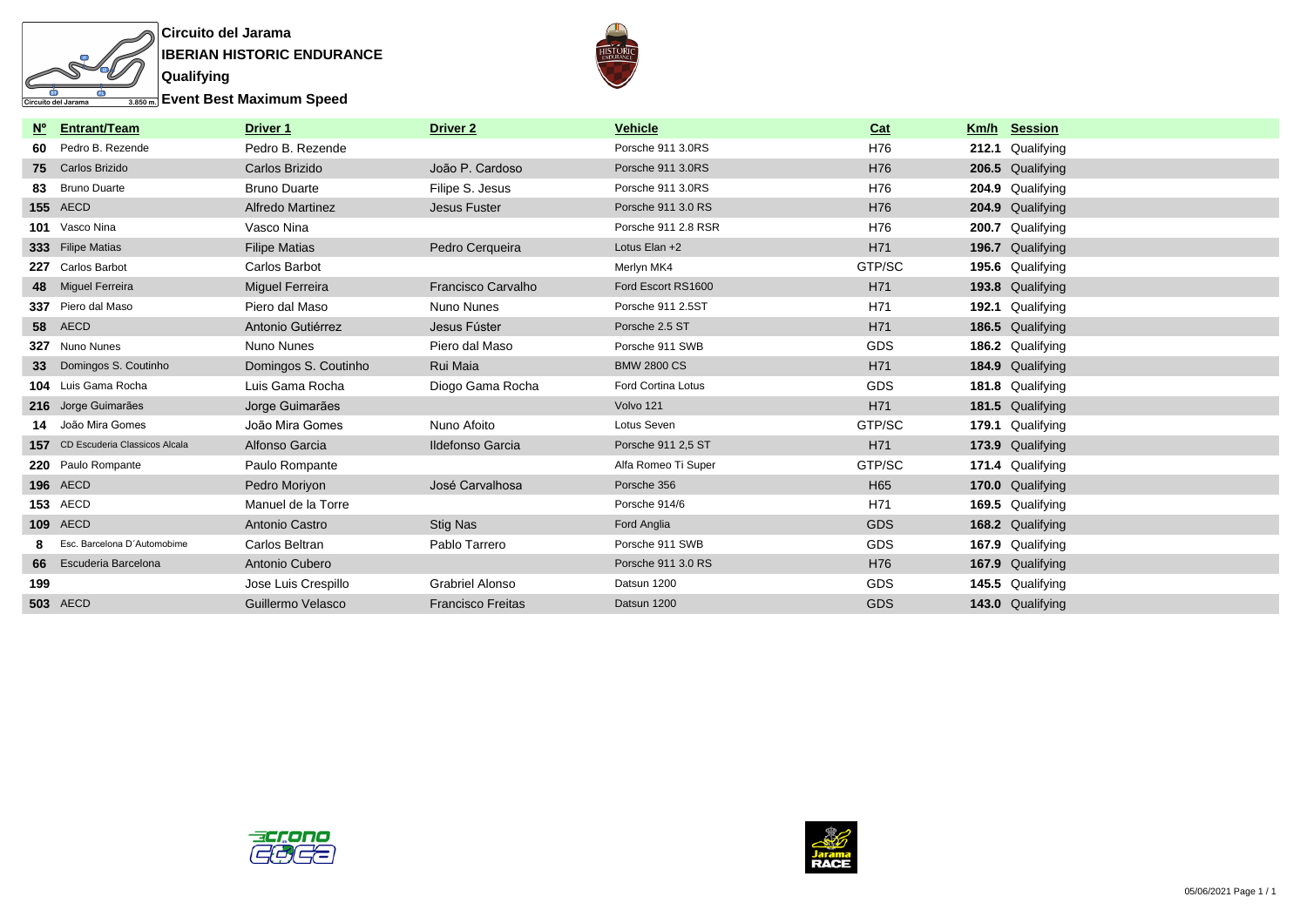**Circuito del Jarama IBERIAN HISTORIC ENDURANCE Qualifying Pit Stop Analysis**

ito del Jarama



| 8          |             | Carlos Beltran                           |                                                                                      | GDS                  |                                              | Esc. Barcelona D'Automobime |                    | 83         |             | <b>Bruno Duarte</b>                                            |                 | H76             |                                              |                               | <b>Bruno Duarte</b> |
|------------|-------------|------------------------------------------|--------------------------------------------------------------------------------------|----------------------|----------------------------------------------|-----------------------------|--------------------|------------|-------------|----------------------------------------------------------------|-----------------|-----------------|----------------------------------------------|-------------------------------|---------------------|
|            |             | Pablo Tarrero                            |                                                                                      |                      |                                              | Porsche 911 SWB             |                    |            |             | Filipe S. Jesus                                                |                 |                 |                                              | Porsche 911 3.0RS             |                     |
| Nr.        | In Day Time | In Time                                  | <b>Out Time</b>                                                                      |                      | Pit Time T. Pit Time Handicap Penalty        |                             |                    | Nr.        | In Day Time | In Time                                                        | <b>Out Time</b> |                 | <b>Pit Time T. Pit Time Handicap Penalty</b> |                               |                     |
|            |             |                                          | 1 18:44:30.954 18:44:30.954 18:45:47.457                                             | 1:16.503             | 1:16.503                                     |                             |                    |            |             | 1 18:57:09.586 18:57:09.586 19:00:12.822                       |                 | 3:03.236        | 3:03.236                                     |                               |                     |
|            |             | 2 18:55:27.556 18:55:27.556 18:58:12.771 |                                                                                      | 2:45.215             | 4:01.718                                     |                             |                    |            |             | Juan Carlos Zorrilla                                           |                 | H76             |                                              |                               | <b>AECD</b>         |
| 14         |             | João Mira Gomes                          |                                                                                      | GTP/SC               |                                              |                             | João Mira Gomes    | 85         |             |                                                                |                 |                 |                                              |                               |                     |
|            |             |                                          |                                                                                      |                      |                                              |                             |                    |            |             | Tomas Moreno                                                   |                 |                 |                                              |                               | Porsche 3.0RS       |
|            |             | Nuno Afoito                              |                                                                                      |                      |                                              |                             | Lotus Seven        | Nr.        | In Day Time | In Time                                                        | <b>Out Time</b> |                 | Pit Time T. Pit Time Handicap Penalty        |                               |                     |
| Nr.        | In Day Time | In Time                                  | <b>Out Time</b>                                                                      |                      | <b>Pit Time T. Pit Time Handicap Penalty</b> |                             |                    |            |             | 1 18:49:52.101 18:49:52.101 18:55:58.701                       |                 | 6:06.600        | 6:06.600                                     |                               |                     |
|            |             |                                          | 1 18:53:11.013 18:53:11.013 18:54:03.142                                             | 52.129               | 52.129                                       |                             |                    |            |             | 2 18:58:25.938 18:58:25.938 19:02:13.943                       |                 | 3:48.005        | 9:54.605                                     |                               |                     |
|            |             | Jordi Puig                               | 2 18:58:41.293 18:58:41.293 19:02:53.726                                             | 4:12.433<br>GTP/SC   | 5:04.562                                     |                             | Jordi Puig         |            |             | 3 19:09:57.276 19:09:57.276 19:12:31.459<br>Vasco Nina         |                 | H76             | 2:34.183 12:28.788                           |                               | Vasco Nina          |
| 19         |             |                                          |                                                                                      |                      |                                              |                             |                    | 101        |             |                                                                |                 |                 |                                              |                               |                     |
|            |             |                                          |                                                                                      |                      |                                              |                             | Ford GT40          |            |             |                                                                |                 |                 |                                              | Porsche 911 2.8 RSR           |                     |
| Nr.        | In Day Time | In Time                                  | <b>Out Time</b>                                                                      |                      | Pit Time T. Pit Time Handicap Penalty        |                             |                    | Nr.        | In Day Time | In Time                                                        | <b>Out Time</b> |                 | Pit Time T. Pit Time Handicap Penalty        |                               |                     |
|            |             |                                          | 1 18:56:30.572 18:56:30.572 19:05:15.985                                             | 8:45.413             | 8:45.413                                     |                             |                    |            |             | 1 18:58:13.592 18:58:13.592 18:59:50.459                       |                 | 1:36.867        | 1:36.867                                     |                               |                     |
| 33         |             | Domingos S. Coutinho                     |                                                                                      | H71                  |                                              | Domingos S. Coutinho        |                    | 104        |             | Luis Gama Rocha                                                |                 | <b>GDS</b>      |                                              |                               | Luis Gama Rocha     |
|            |             | Rui Maia                                 |                                                                                      |                      |                                              |                             | <b>BMW 2800 CS</b> |            |             | Diogo Gama Rocha                                               |                 |                 |                                              |                               | Ford Cortina Lotus  |
| Nr.        | In Day Time | In Time                                  | <b>Out Time</b>                                                                      |                      | Pit Time T. Pit Time Handicap Penalty        |                             |                    | Nr.        | In Day Time | In Time                                                        | <b>Out Time</b> |                 | <b>Pit Time T. Pit Time Handicap Penalty</b> |                               |                     |
|            |             | 1 18:44:53.157 18:44:53.157 18:45:37.871 |                                                                                      | 44.714               | 44.714                                       |                             |                    |            |             | 1 18:58:36.159 18:58:36.159 19:00:46.330                       |                 | 2:10.171        | 2:10.171                                     |                               |                     |
|            |             |                                          | 2 18:58:15.004 18:58:15.004 19:00:15.244                                             | 2:00.240             | 2:44.954                                     |                             |                    |            |             | Antonio Castro                                                 |                 | GDS             |                                              |                               | AECD                |
|            |             |                                          | 3 19:18:17.308 19:18:17.308 19:19:47.620                                             | 1:30.312             | 4:15.266                                     |                             |                    | 109        |             |                                                                |                 |                 |                                              |                               |                     |
| 48         |             | Miguel Ferreira                          |                                                                                      | H71                  |                                              |                             | Miguel Ferreira    |            |             | Stig Nas                                                       |                 |                 |                                              |                               | Ford Anglia         |
|            |             | Francisco Carvalho                       |                                                                                      |                      |                                              | Ford Escort RS1600          |                    | Nr.        | In Day Time | In Time                                                        | <b>Out Time</b> | <b>Pit Time</b> | T. Pit Time Handicap Penalty                 |                               |                     |
|            | In Day Time | In Time                                  | <b>Out Time</b>                                                                      |                      | Pit Time T. Pit Time Handicap Penalty        |                             |                    |            |             | 1 18:46:17.831 18:46:17.831 18:54:06.866                       |                 | 7:49.035        | 7:49.035                                     |                               |                     |
| <u>Nr.</u> |             |                                          |                                                                                      |                      |                                              |                             |                    |            |             | 2 18:58:48.201 18:58:48.201 19:00:43.754                       |                 | 1:55.553        | 9:44.588                                     |                               |                     |
|            |             |                                          | 1 18:56:22.989 18:56:22.989 18:59:17.032<br>2 19:07:01.394 19:07:01.394 19:08:54.183 | 2:54.043<br>1:52.789 | 2:54.043<br>4:46.832                         |                             |                    |            |             | 3 19:07:29.703 19:07:29.703 19:09:44.764<br>Manuel de la Torre |                 | H71             | 2:15.061 11:59.649                           |                               | AECD                |
|            |             | Antonio Gutiérrez                        |                                                                                      | H71                  |                                              |                             | <b>AECD</b>        | 153        |             |                                                                |                 |                 |                                              |                               |                     |
| 58         |             |                                          |                                                                                      |                      |                                              |                             |                    |            |             |                                                                |                 |                 |                                              |                               |                     |
|            |             |                                          |                                                                                      |                      |                                              |                             |                    |            |             |                                                                |                 |                 |                                              |                               | Porsche 914/6       |
|            |             | Jesus Fúster                             |                                                                                      |                      |                                              |                             | Porsche 2.5 ST     | Nr.        | In Day Time | In Time                                                        | <b>Out Time</b> |                 | Pit Time T. Pit Time Handicap                |                               | Penalty             |
| Nr.        | In Day Time | In Time                                  | <b>Out Time</b>                                                                      |                      | Pit Time T. Pit Time Handicap Penalty        |                             |                    |            |             | 1 18:47:27.407 18:47:27.407 18:49:14.620                       |                 | 1:47.213        | 1:47.213                                     |                               |                     |
|            |             | 1 18:52:45.457 18:52:45.457 18:55:33.871 |                                                                                      | 2:48.414             | 2:48.414                                     |                             |                    |            |             | 2 18:58:06.870 18:58:06.870 19:00:42.796                       |                 | 2:35.926        | 4:23.139                                     |                               |                     |
| 60         |             | Pedro B. Rezende                         |                                                                                      | H76                  |                                              | Pedro B. Rezende            |                    | 157        |             | Alfonso Garcia                                                 |                 | H71             |                                              | CD Escuderia Classicos Alcala |                     |
|            |             |                                          |                                                                                      |                      |                                              | Porsche 911 3.0RS           |                    |            |             | Ildefonso Garcia                                               |                 |                 |                                              | Porsche 911 2,5 ST            |                     |
| <u>Nr.</u> | In Day Time | In Time                                  | <b>Out Time</b>                                                                      |                      | Pit Time T. Pit Time Handicap Penalty        |                             |                    | <u>Nr.</u> | In Day Time | In Time                                                        | <b>Out Time</b> |                 | Pit Time T. Pit Time Handicap Penalty        |                               |                     |
|            |             |                                          | 1 18:54:04.817 18:54:04.817 19:02:16.665                                             | 8:11.848             | 8:11.848                                     |                             |                    |            |             | 1 18:57:07.084 18:57:07.084 19:01:33.453                       |                 | 4:26.369        | 4:26.369                                     |                               |                     |
|            |             |                                          | 2 19:09:58.702 19:09:58.702 19:14:44.683                                             |                      | 4:45.981 12:57.829                           |                             |                    |            |             | 2 19:13:56.942 19:13:56.942 19:15:59.643                       |                 | 2:02.701        | 6:29.070                                     |                               |                     |
|            |             | Antonio Cubero                           |                                                                                      | H76                  |                                              | Escuderia Barcelona         |                    |            |             | 3 19:18:14.267 19:18:14.267 19:18:57.273                       |                 | 43.006          | 7:12.076                                     |                               |                     |
| 66         |             |                                          |                                                                                      |                      |                                              |                             |                    | 167        |             | João Neves                                                     |                 | GDS             |                                              |                               | João Neves          |
|            |             |                                          |                                                                                      |                      |                                              | Porsche 911 3.0 RS          |                    |            |             | Paulo Lima                                                     |                 |                 |                                              |                               | Datsun 1200         |
| <u>Nr.</u> | In Day Time | In Time                                  | <b>Out Time</b>                                                                      |                      | Pit Time T. Pit Time Handicap Penalty        |                             |                    | <u>Nr.</u> | In Day Time | In Time                                                        | <b>Out Time</b> |                 | Pit Time T. Pit Time Handicap Penalty        |                               |                     |
|            |             |                                          | 1 18:48:47.821 18:48:47.821 18:51:52.754<br>2 18:58:32.780 18:58:32.780 19:03:12.976 | 3:04.933             | 3:04.933                                     |                             |                    |            |             |                                                                |                 |                 |                                              |                               |                     |
|            |             |                                          | 3 19:16:06.770 19:16:06.770 19:19:31.437                                             | 4:40.196             | 7:45.129<br>3:24.667 11:09.796               |                             |                    |            |             | 1 19:02:53.000 19:02:53.000 19:05:05.472<br>Eduardo Davila     |                 | 2:12.472<br>H76 | 2:12.472                                     |                               | AECD                |
|            |             | Carlos Brizido                           |                                                                                      | H76                  |                                              |                             | Carlos Brizido     | 176        |             |                                                                |                 |                 |                                              |                               |                     |
| 75         |             |                                          |                                                                                      |                      |                                              |                             |                    |            |             |                                                                |                 |                 |                                              | Porsche 911 3.0RS             |                     |
|            |             | João P. Cardoso                          |                                                                                      |                      |                                              | Porsche 911 3.0RS           |                    | Nr.        | In Day Time | In Time                                                        | <b>Out Time</b> |                 | <b>Pit Time T. Pit Time Handicap Penalty</b> |                               |                     |
| <u>Nr.</u> | In Day Time | In Time                                  | <b>Out Time</b>                                                                      |                      | <b>Pit Time T. Pit Time Handicap Penalty</b> |                             |                    |            |             | 1 18:59:44.198 18:59:44.198 19:05:25.900                       |                 | 5:41.702        | 5:41.702                                     |                               |                     |
|            |             |                                          | 1 18:58:45.360 18:58:45.360 19:01:36.894                                             | 2:51.534             | 2:51.534                                     |                             |                    | 196        |             | Pedro Moriyon                                                  |                 | H65             |                                              |                               | <b>AECD</b>         |
|            |             |                                          | 2 19:11:34.875 19:11:34.875 19:14:11.508                                             | 2:36.633             | 5:28.167                                     |                             |                    |            |             | José Carvalhosa                                                |                 |                 |                                              |                               | Porsche 356         |
|            |             |                                          |                                                                                      |                      |                                              |                             |                    | Nr.        | In Day Time | In Time                                                        | <b>Out Time</b> |                 | Pit Time T. Pit Time Handicap Penalty        |                               |                     |





2 18:59:47.203 18:59:47.203 19:01:00.957 1:13.754 3:22.874